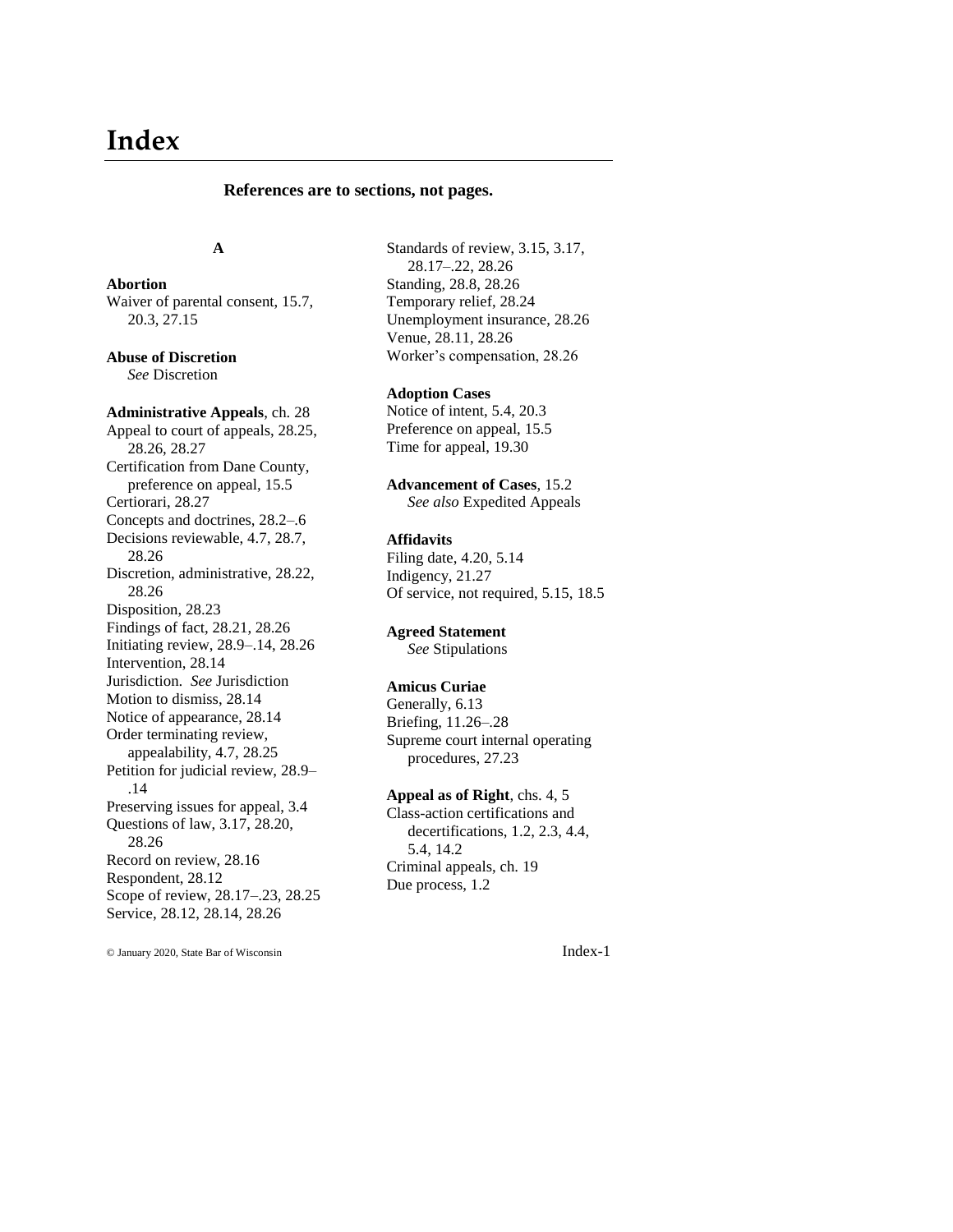Electronics and information technology manufacturing zone, 1.2, 2.3, 4.4 Finality requirement, 4.3–.15 Jurisdiction, 2.3 Matters reviewable incident to appeal, 4.21 Notice. *See* Notice of Appeal Postdisposition motion, 19.5 Prerequisites, ch. 4 Procedure, ch. 5 Supreme court, 2.6

#### **Appeal by Permission**, ch. 9

Criminal appeals, 19.5, 19.24 Criteria for, 9.2–.6 Petition for leave to appeal. *See* **Petitions** Policy disfavoring, 9.5 Postdisposition motion, 19.5 Relief pending petition for leave to appeal, 9.12 Supervisory writ as alternative remedy, 10.2

#### **Appellate Mediation**, 15.12

#### **Appellate System**, ch. 1

Circuit court primacy, 3.2 Court of appeals' function, 22.2 History, 1.2–.3 Supreme court primacy, 1.3 Supreme court's function, 22.2

#### **Appendix**

*See* Briefs and Appendix

**Appointment of Counsel**, 19.11, 19.23, 19.25

#### **Argument of Counsel**

Briefs and appendix. *See* Briefs and Appendix Motions, contents, 13.2 Oral. *See* Oral Argument

Petition for leave to appeal, contents, 9.9 Petition for review, 23.11

## **Assignment of Cases**

*See* Submission of Appeals

## **Attorney Fees**

Appeal for purpose of delay, 18.8 Claimed as costs, 16.4 Frivolous appeals, 16.5 Standard of review, 3.13

#### **Attorney General**

Criminal appeals, 18.5, 19.15 Motion for three-judge panel, 20.7

#### **Attorneys**

Appointment, 19.11, 19.23, 19.25 Continued representation —civil appeals, 18.11 —criminal and Wis. Stat. § 809.30 appeals, 19.8 Counsel on appeal, generally, 18.11 Penalties, 18.9 Withdrawal, 18.11, 19.8, 19.28

## **Audiovisual Aids**

Oral argument, 12.4

#### **B**

#### **Bad Faith**, 16.5

**Bail**, 19.18–.21

## **Binding of Papers**

Generally, 18.6 Briefs and appendix, 11.2, 11.18, 11.29 Motions, 13.3

## **Bindover**, 19.24

Index-2 © January 2020, State Bar of Wisconsin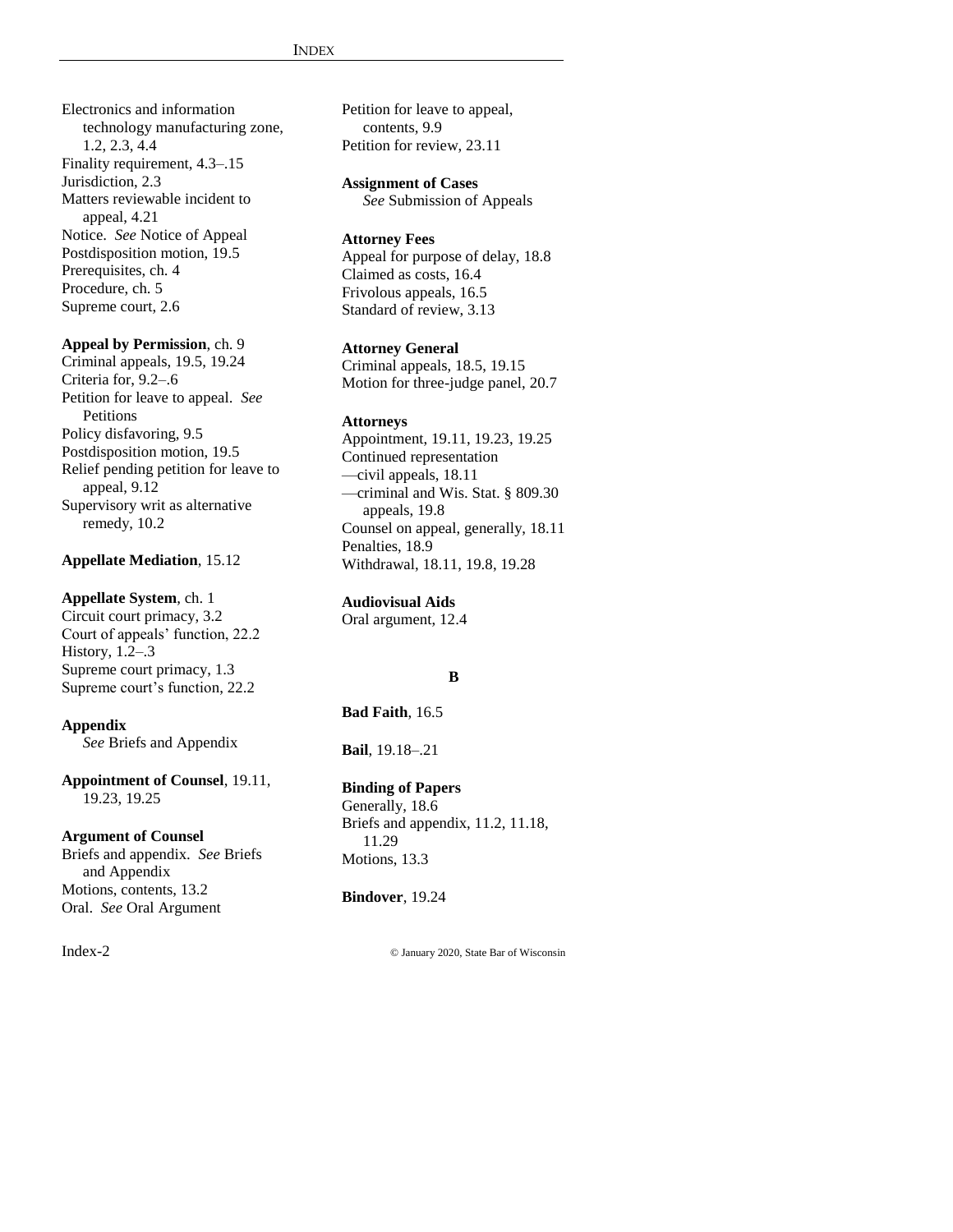**Bonds and Undertakings** Costs, recoverable, 16.4 Eviction, stay of, 20.2 Municipal-ordinance violations, 20.2 Release on bond, 19.18–.21 Traffic regulation, stay of execution, 20.2 Worker's compensation appeal, 28.26 **Briefs and Appendix**, ch. 11 Generally, 11.1–.2 Amicus curiae, 6.13, 11.26–.28, 27.23 Appellant's, 11.3–.18, 11.29 Appendix, 11.18, 11.21 Argument —generally, 11.14 —effective writing, 11.33 —headings, 11.10, 11.14 —oral. *See* Oral argument, statement on, *this heading* —respondent's brief, 11.22 Authorities —additional, 11.31, 15.2 —adverse, 11.14 —form of citation, 11.14 —table of, 11.10 Binding, 11.2, 11.18, 11.29 Brevity, 11.33 Caption, 11.7 Case, statement of, 11.13 Certification —as to contents of appellant's appendix, 11.18 —as to form, 11.2, 11.16 Characterizations, 11.11 Citation —cases, statutes, authorities, 11.10, 11.14, 11.33 —record, 11.13 —string, 11.33 Conclusion, 11.15 Confidentiality, 11.17

**Contents** —appellant's brief and appendix, 11.8–.18 —expedited appeals, 11.29 —respondent's brief, 11.21 Copies and duplicates —amicus curiae, 11.27 —appellant, 11.6 —copying process, 11.2 —expedited appeals, 11.29 —indigent parties, 11.6 —letter of additional authorities, 11.31 —one-judge appeals, 11.6 —respondent, 11.21 —self-represented parties, 11.30 —supreme court, 11.6 Costs, 16.4 Covers —amicus curiae, 11.27 —appellant's appendix, 11.18 —appellant's brief, 11.7 —cross-appeals, 11.25 —guardian ad litem, 11.28 —reply brief, 11.23 —respondent's, 11.21 Cross-appeals, 11.25 Defects —newly discovered authorities, 11.31 —self-represented parties, 11.30 Expedited appeals, 11.29, 15.11 Extensions, generally, 11.32 Facts, statement of, 11.13 Failure to file, 11.20, 18.9 Filing *See also* Time and date *this heading* —electronic, 18.4 —paper, 18.3 Font, 11.2 Footnotes, 11.33 Format, general requirements, 11.2 Guardian ad litem, 11.28 Indigent parties, 11.6, 20.2 Issues, statement of, 11.11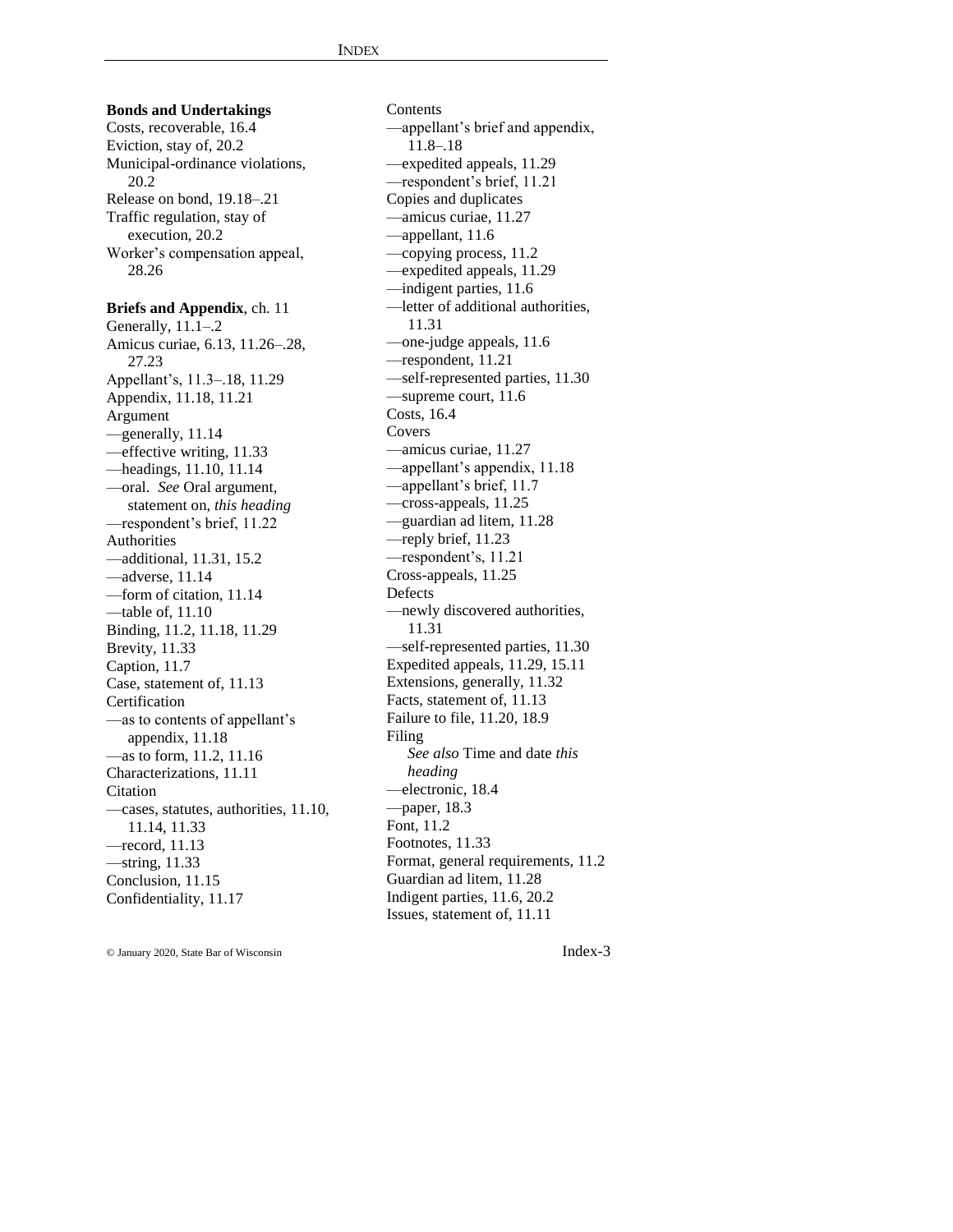Joint appellants, 8.2 Length. *See* Page limits and pagination *this heading* Margins, 11.2 Multiple-parties, 11.24 Multiple parties, respondents' and reply briefs, 11.24 Number. *See* Copies and duplicates *this heading* One-judge appeals, 11.6, 20.2 Oral argument, statement on, 11.12 Page limits and pagination —amicus curiae briefs, 11.27 —appellant's brief, 11.5 —appendix, 11.18 —cross-appeals, 11.25 —extensions, 11.32 —expedited appeals, 11.29 —reply briefs, 11.23, 11.29 —respondent's brief, 11.21, 11.29 Paper size, 11.2 Printing, 11.2, 16.4 Publication, statement on, 11.12 Question-and-answer format, 11.11 Relief sought, 11.15 Reply briefs —generally, 11.23 —expedited appeals, 11.29 —waiver, 15.2 Respondent's, 11.19–.22 —expedited appeals, 11.29 —failure to file, 11.20, 18.9 —Self-represented parties, 11.6, 11.30 Service of appellant's brief, 11.6 Size of paper, type, and margins, 11.2 Statement of case, 11.13 Statement of facts, 11.13 Statement of issues, 11.11 Statement on oral argument, 11.12 Statement on publication, 11.12 Supplemental, 11.31 Supreme court use of, 23.14, 27.16 Tables, 11.10, 11.18

Time and date —amicus curiae, 6.13, 11.27 —appellant's brief, 11.4, 11.29 —cross-appeals, 11.25 —extensions, generally, 11.32 —expedited appeals, 11.29 —expedited appeals, electronics and information technology manufacturing zone, 11.29 —guardian ad litem, 11.28 —letter of additional authorities, 11.31 —reply briefs, 11.23, 11.29 —respondent's brief, 11.20, 11.29 —self-represented parties, 11.30 Title, 11.7 Typewriting, 11.2 Writing style, 11.33

## **Burden of Proof**

*See* Presumptions and Burden of Proof

**Bypass**, ch. 24 Generally, 24.1 Criteria, 24.2 Expediting appeals, method of, 15.4 Jurisdiction, 2.6 Motion sua sponte, 24.1 Petition —generally, 24.3 —response, 24.3 —supreme court internal operating procedures, 27.18, 27.41 Petition for leave to appeal, reviewability, 9.6, 24.3 Statistics, 15.4, 24.1

## **C**

**Certification** As to contents of appellant's

appendix, 11.18

Index-4 © January 2020, State Bar of Wisconsin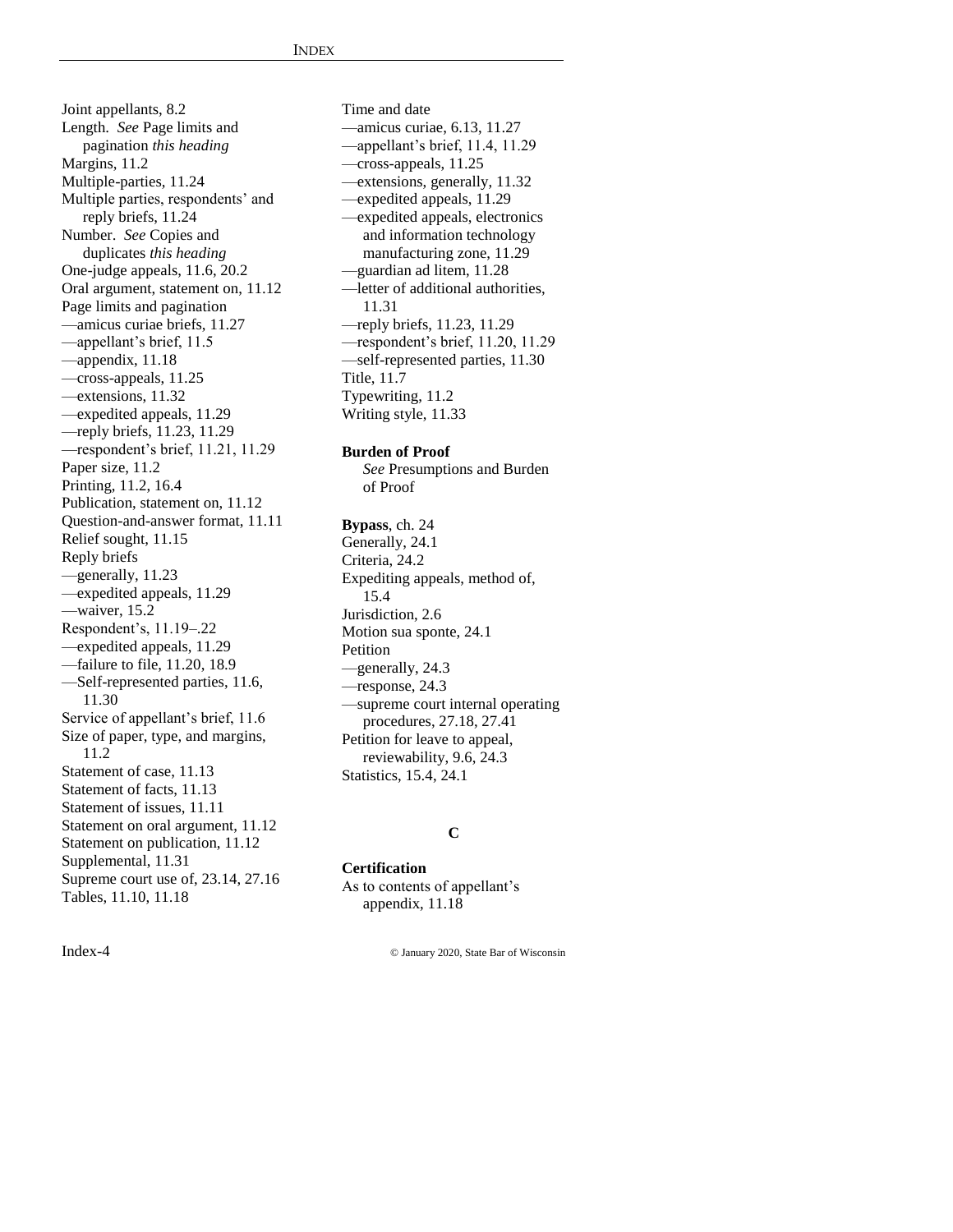As to form of brief, 11.2, 11.16 Service of process, 5.15, 18.5, 23.3

**Certification to Supreme Court by Court of Appeals**, ch. 24, 27.18

## **Certiorari**

Administrative appeals, 28.27 Criminal matters, 19.5 Tax assessments, 15.5

**Chambers Locations**, 1.5, app. A

#### **Children and Minors**

Confidentiality, 11.17 Indigency determination, 19.10, 19.11, 19.26 Waiver of parental consent for abortion, 15.7, 20.3, 27.15 Waiver to adult court, appealability, 9.6

## **Circuit Court**

Clerk. *See* Clerk of Circuit Court Conclusions of law, standard of review, 3.17 Discretion —generally, 3.20 —primary-jurisdiction doctrine, administrative appeals, 28.5 —release upon appeal, 19.20 —relief pending appeal, 14.2 —supreme court review, 23.9 Findings —appendix contents, 11.18 —standard of review, 3.14 Habeas relief, 19.24 Jurisdiction, 2.9, 14.2 Notice of right to postconviction relief and representation, 19.4 Postconviction or postdisposition relief, 19.16 Primacy of, 3.2 Proceedings on remand, 16.7

Relief pending appeal, 14.2–.3 Relief pending petition for leave to appeal, 9.12 Two-tiered system replaced, 1.2–.3 Vacating order or judgment, 14.2 Venue, 1.6

#### **Citation**

Cases, statutes, authorities, 11.10, 11.14, 11.33 Record, 11.13 String, 11.33 Unpublished opinions, 17.4

#### **Claim Preclusion**

Unpublished opinion, citation, 17.4

#### **Clerk of Circuit Court**

Entry of judgment, 4.20 Location, app. B Notice of appeal, 5.14 Notice of intent to pursue postconviction or postdisposition relief, 19.9 Postconviction or postdisposition relief order, 19.16 Record, 7.3, 19.12 Sentence-modification order, 19.17 Small claims, notice of entry, 20.2

#### **Clerk of Court of Appeals and Supreme Court**

Generally, 1.7, 21.7, 27.5 Filing, generally, 18.3 Location, app. A Notice of appeal, 5.17, 19.15 Office, 1.7, 18.3, 27.5 Penalties payable to, 18.9

**Co-appeals**, 8.2 *See also* Consolidated Appeals

## **Conclusions of Law**

*See* Questions of Law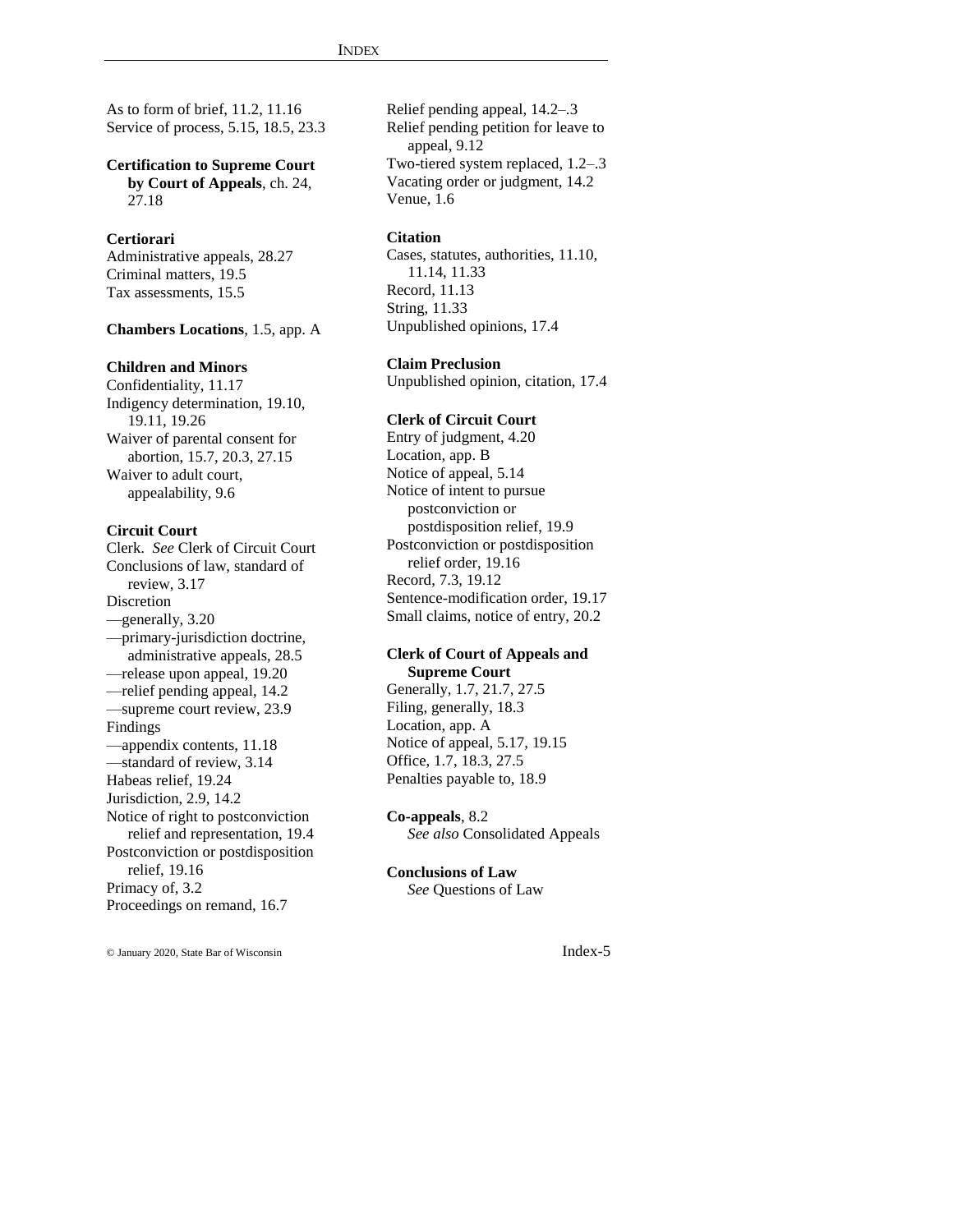**Confidentiality** Briefs and appendix, 11.17, 11.18 Papers, generally, 18.6 Presentence investigation report, 11.17 Presubmission conference, 15.10, 21.32

**Consent** Withdrawal of counsel, 18.11

**Consolidated Appeals**, 8.4 *See also* Co-appeals

## **Constitutional Law**

Constitutional facts, 3.19 Double jeopardy, 9.6 Habeas corpus challenge, 19.24 Harmless error, 3.22 Plain error, 3.8 Postconviction motions under Wis. Stat. § 974.06, 19.25 Right to assistance of counsel, nomerit reports, 19.28

## **Contempt Proceedings**, 4.10

#### **Contracts**

Beneficiary to, as appellant, 6.2 Standard of review, 3.18

#### **Copies and Duplicates**, 18.6

*See also individual papers* (e.g., Motions, Petitions, etc.)

#### *Coram Nobis*, 19.25

#### **Costs and Expenses**

Generally, 16.3–.5 Decision to appeal, 3.23 Delay, 18.8 Filing fees. *See* Filing Frivolous appeals, 11.30, 16.5 Indigent parties, 5.19

Statement of costs, 16.4 Taxing, 16.4 Transcript, criminal appeal, 19.11 Undertaking for, pending appeal, 14.2 Voluntary dismissal, 5.21

#### **Counsel**

*See* Appointment of Counsel; Argument of Counsel; Attorneys

#### **Court of Appeals**

Bypass by certification, ch. 24, 27.16 Clerk. *See* Clerk of Court of Appeals and Supreme Court Decision conference, 15.11, 21.18 Decisions, internal operating procedures, 21.18–.19 Discretion —appeal by permission, 2.3, 9.6 —extensions, 11.32, 19.30 —oral argument, grant or denial, 12.2 —personal jurisdiction, 3.9 —rules violations, 18.9 —waived or forfeited issues, 3.8 Discretionary decisions, reviewability, 23.9 Districts, 1.5, app. A Filing. *See* Filing Findings, 16.5, 18.8, 19.24 Hearing locations, 1.5, 12.2 History, 1.2–.3 Internal operating procedures, ch. 21 Judges. *See* Judges of Court of Appeals Jurisdiction. *See* Jurisdiction Notice of appeal procedures, 5.16– .20 Opinions. *See* Opinion of Court Oral argument. *See* Oral Argument Personnel, 1.7, 21.2–.13

Index-6 © January 2020, State Bar of Wisconsin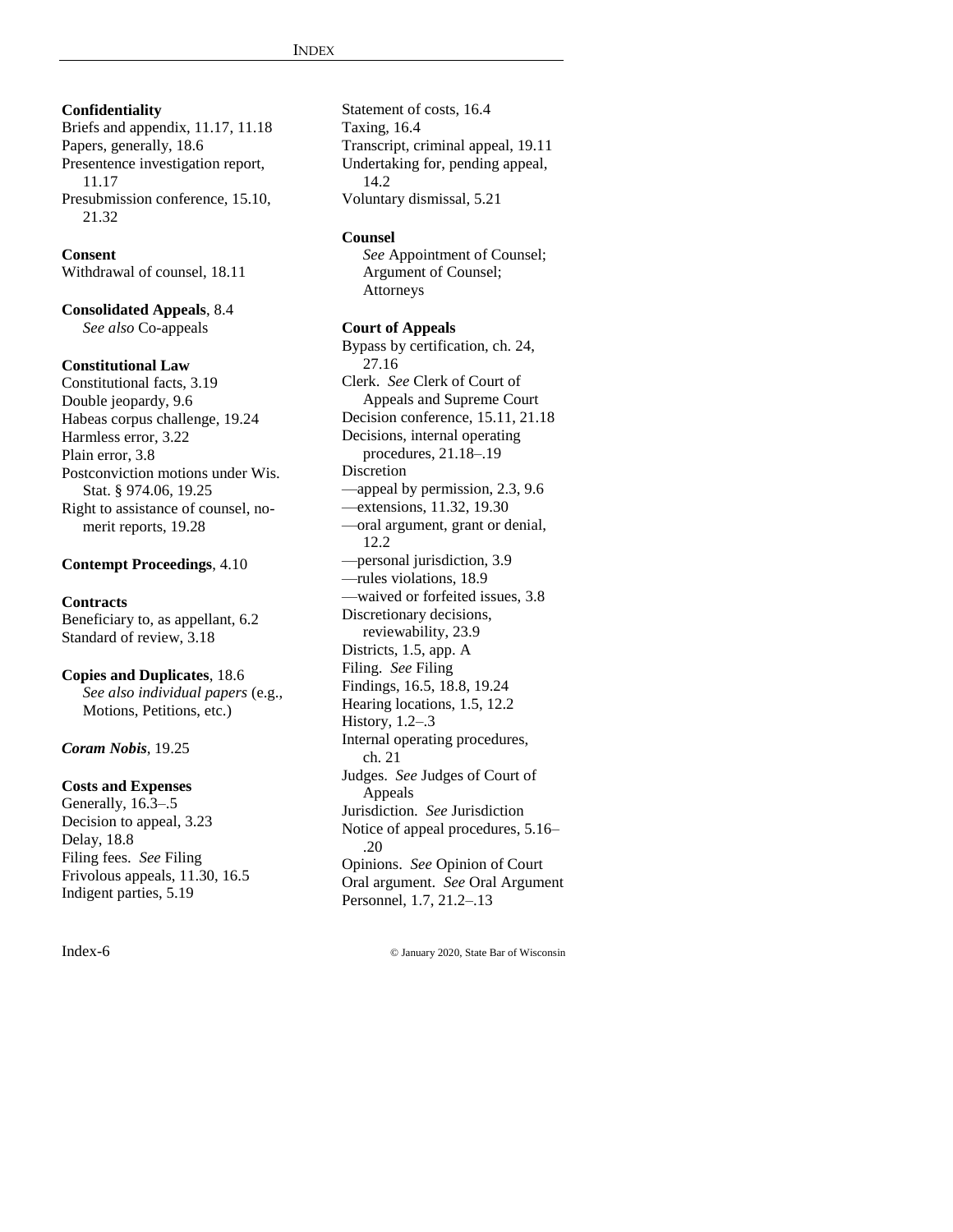Screening, 21.15 Structure, 1.4–.7 Supervisory relief, ch. 10 Unified nature, 1.5, 21.1 Venue, 1.6

#### **Court Reporters**

Expediting appeals, 15.2 List of, 19.9 Sanctions, 7.2 Transcript preparation and filing. *See* Transcript

**Criminal Appeals**, ch. 19 *See also more specific headings* (e.g., Notice of Appeal) Appointment of counsel, 19.10–.11 Civil appellate rules, applicability, 19.15 Enlargement of time, 19.30 Expedited disposition, ineligibility, 15.7 Frivolous, 16.5, 19.28–.29 Interlocutory appeal, policy disfavoring, 9.5 Juveniles, 9.6 Postconviction relief. *See* Postconviction or Postdisposition Relief Preference on appeal, 21.16 State's appeals, 19.26 Withdrawal from representation, 19.8, 19.28

## **Cross-appeals**, 8.3

Briefs and appendix, 11.25 Criminal, time, 19.30 Docketing statement, 15.9 State's appeals, 19.26 Voluntary dismissal, 5.21

## **D**

## **Deadlines**

*See* Time and Date

© January 2020, State Bar of Wisconsin Index-7

#### **Death of Party**, 5.4, 6.14

#### **Decision Conference**, 15.11, 21.18

#### **Decision to Appeal**, 3.23

#### **Decisions**

Administrative, reviewability, 4.7, 28.7, 28.26 Court of appeals internal operating procedures, 21.18–.19 Finality and appealability, 4.2–.15 Memorandum. *See* Memorandum Opinions and Decisions Oral, 21.19

#### **Declaratory Judgment**

Supreme court original jurisdiction, 25.3

#### **Delay**

*See* Laches and Delay

## **Development of Law**

Oral argument for cases involving, 12.2 Supreme court focus on, 1.2, 22.2, 23.9, 24.2

#### **Director of State Courts**, 1.8, 27.4

#### **Discretion**, 3.20

*See also* Circuit Court; Court of Appeals; Supreme Court Administrative, 28.22, 28.26 Misuse or erroneous exercise, 3.20 Reviewability by supreme court, 23.9 Standards of review, 3.20, 28.22, 28.26, app. C

#### **Discretionary Jurisdiction** *See* Jurisdiction

#### **Discretionary Reversal**, 3.24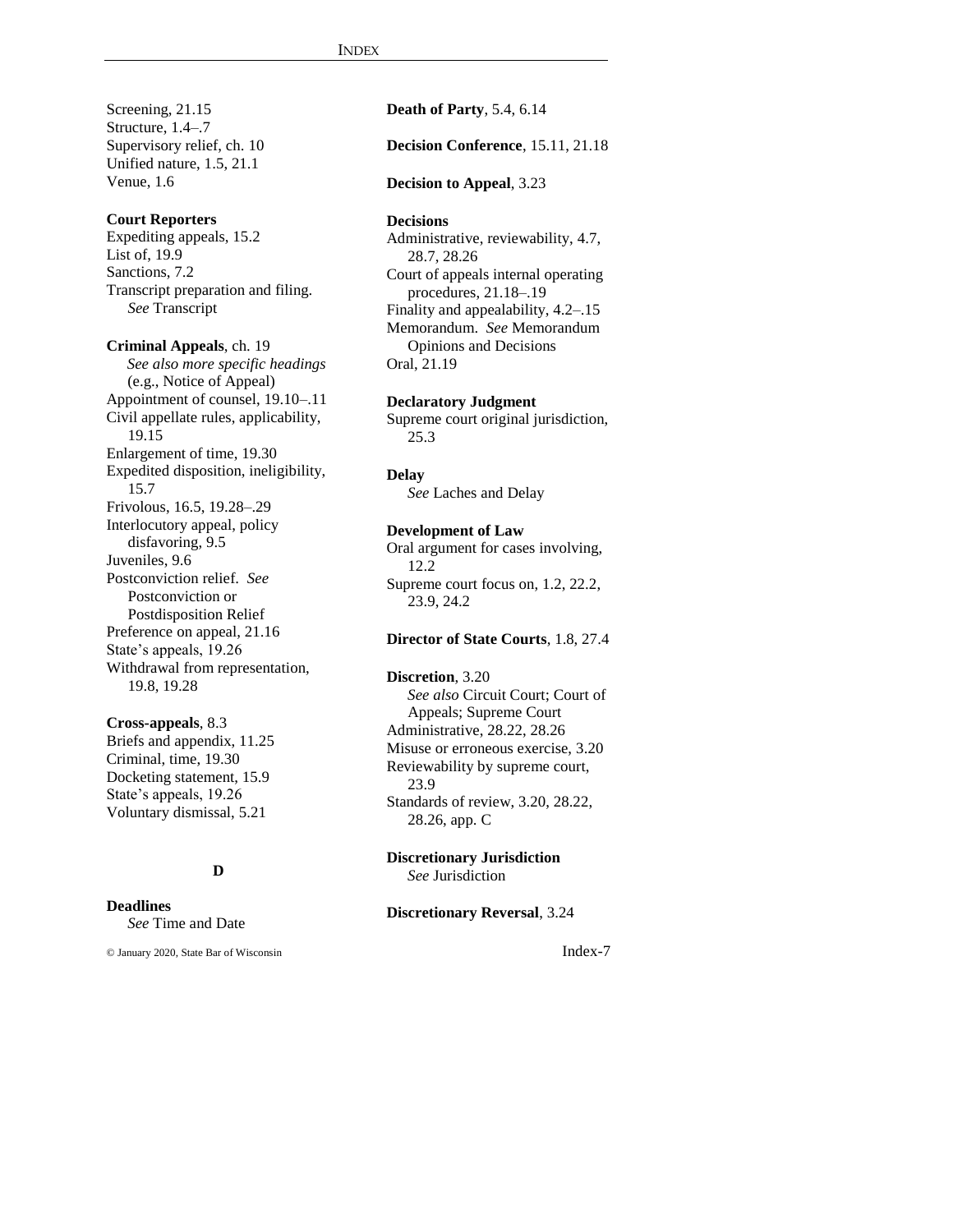## **Dismissal**

Administrative appeal, 28.14 Double-jeopardy grounds, 9.6 Failure to prosecute, 18.9 Failure to serve, 5.15, 23.3 Jurisdictional defects, 15.3, 21.10 Multiple parties, finality, 4.8, 4.21 Notice of appeal, nonlawyer signature, 5.11 Reviewability, 23.2 Rules violations, generally, 18.9 Self-represented parties, procedural defects, 11.30 Statement on transcript, failure to file, 7.2 Summary, 15.3 Voluntary, 5.21, 27.42

#### **Disposition Rate**, 1.2, 15.1

#### **District Attorney**

Redetermination of indigency, 19.10 Service, 18.5, 19.15

#### **Districts**, 1.5

**Docket Entries** Appeal based on, 4.19

#### **Docketing**

Cases, 5.20 Taxed costs, 16.4

#### **Docketing Statement and**

**Response**, 5.18, 9.11, 15.9, 21.30

**Double Jeopardy**, 9.6

#### **E**

## **Electronics and Information Technology Manufacturing Zone** *See also more specific headings*

(e.g., Appeal as of Right) Statutory preference on appeal, 15.5, 24.2

#### **Eminent Domain**

Statutory preference on appeal, 15.5

#### **Entry of Judgment**, 4.16–.20

Nonfinal judgments, 9.3 Notice of entry, 5.5 —small claims, 20.2 Parties able to cause, 4.2 Waiver by, 3.6

#### **Erroneous Exercise of Discretion** *See* Discretion

#### **Error**

Allegations of, in brief, 11.14, 11.33 Clearly erroneous standard, 3.14 Correction —bypass inappropriate for, 24.2 —court of appeals' responsibility for, 22.2 —criteria for review, 23.9 —of errors to support judgment, 8.3, 11.22, 19.26 —record, defects in, 7.4 Cured, 3.22 Error of fact. *See* Findings of Fact Error of law. *See* Questions of Law Harmless, 3.22 Manifest, 3.5 Plain error, 3.8, 3.22, 19.16 Prejudicial —generally, 3.22 —administrative law, 28.19, 28.26

Index-8 © January 2020, State Bar of Wisconsin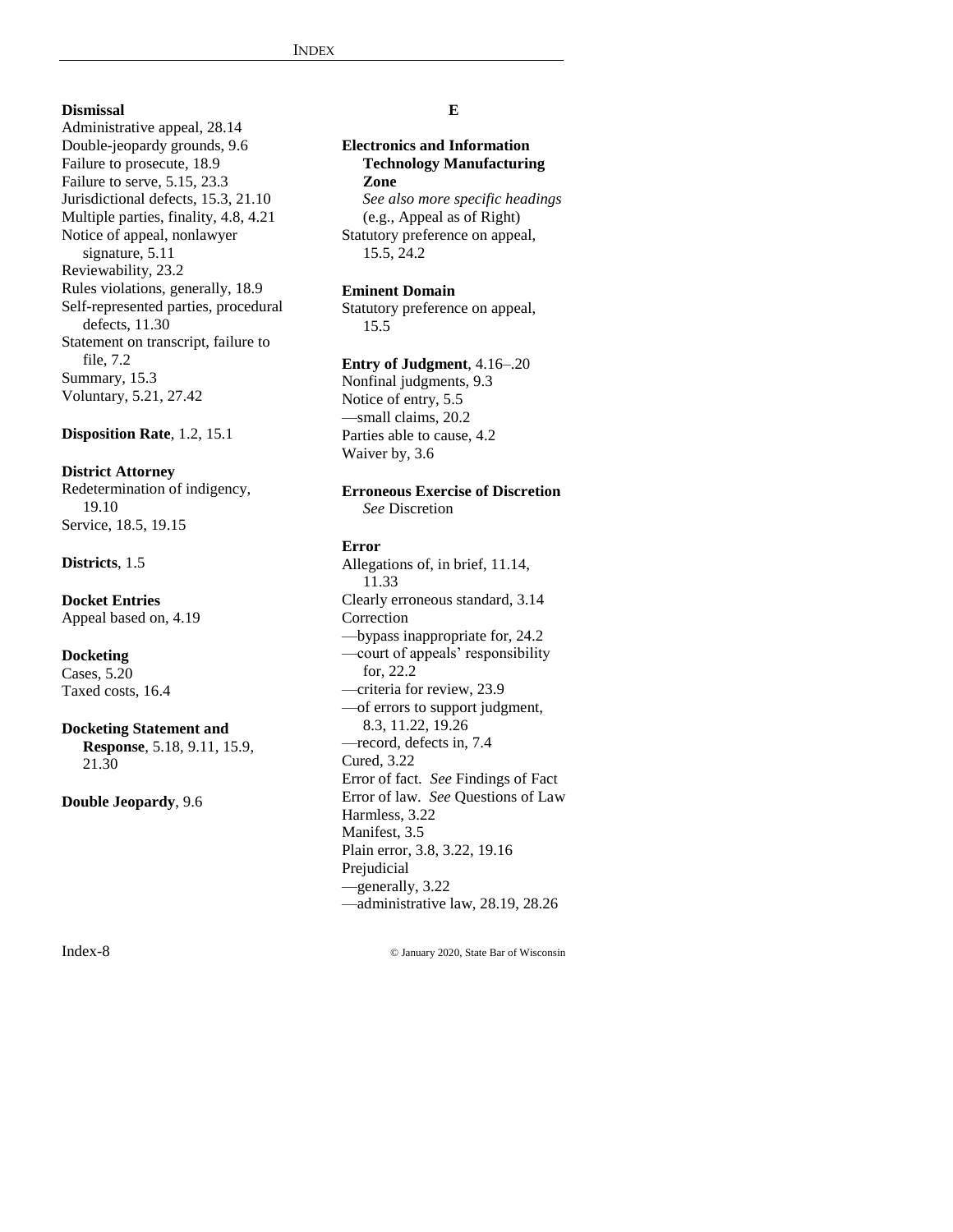Procedural, administrative law, 28.19 Waiver or forfeiture, 3.3–.10 Writ of, 2.3

**Estoppel** *See* Waiver

## **Eviction**

Expedited appeal period, 5.4, 20.2

#### **Evidence**

Additional or newly discovered —administrative appeals, 28.16 —postconviction or postdisposition motions, 19.16 Circumstantial, 3.15 Credibility, 3.14, 3.15 Cured error, 3.22 Documentary, 3.13 Erroneously admitted, 3.22 Exhibits. *See* Exhibits Failure to object, 3.4 Great-weight standard, 3.14, 3.19 Harmless error, 3.22 Rulings, reviewable incident to appeal, 4.21 Sufficiency —appeal based on, 3.23 —challenged for first time on appeal, 3.4, 3.5 —criminal or Wis. Stat. § 809.30 appeals, 19.16 —postconviction motion (Wis. Stat. § 974.06), 19.25 —transcript, 7.2

## **Ex Parte Relief**, 14.4

#### **Exhibits**

Motion, contents, 13.2 Paper size, 18.6 Petition for leave to appeal, 9.9 Petition for supervisory writ, 10.3 Record on appeal, 7.3

© January 2020, State Bar of Wisconsin Index-9

**Expedited Appeals**, ch.15, app. D Assignment and advancement, 15.2 Bypass. *See* Bypass Court of appeals internal operating procedures, 21.28–.32 Exceptions to 45/90 rule, 5.4 Expedited (fast-track) appeals program, 15.6–.11 —briefs, 11.29, 15.11 —criteria, 15.7–.8 —docketing statement and response, 15.9 —presubmission conference, 15.10, 21.32 Preference, statutory, 5.12, 15.5 Shortened time periods, motion for, 15.2, 15.5 Summary disposition, 15.3

#### **Extradition**

Habeas corpus challenge, 19.24

### **F**

**Family Law** Exercise of discretion, 3.20 Substitution on remand, 16.7

**Fast-Track Appeals** *See* Expedited Appeals

### **Fax**

Filing, 5.14, 18.3 Service, 18.5, 18.7

#### **Filing**

*See also individual papers* Generally, 5.14, 18.3 Certification of service constituted by, 18.5 Circuit court, 5.6, 5.14, 7.1, 18.4, 18.6, 19.1 Copies, 18.6 Date, actual, 4.20, 5.14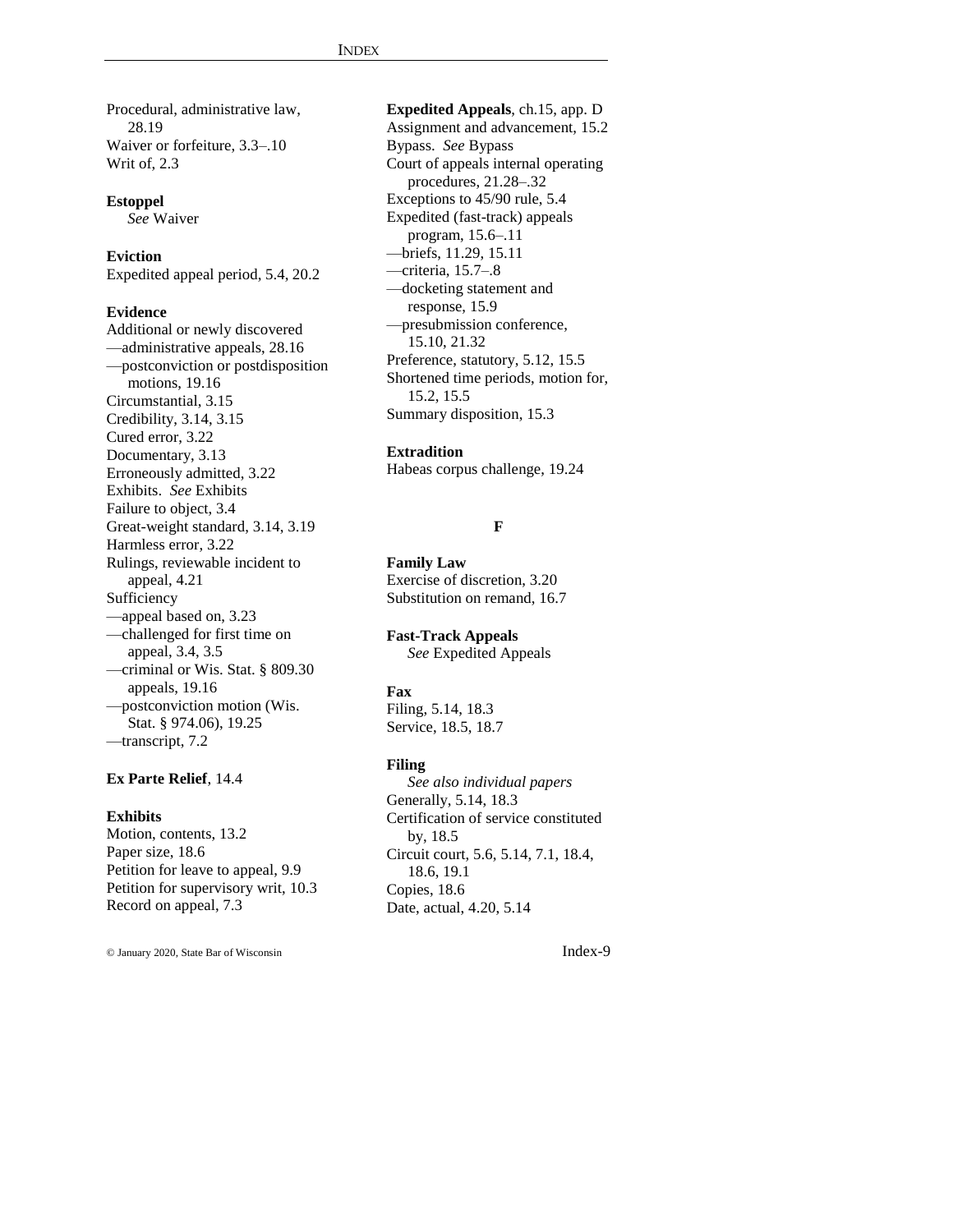Electronic, 5.6, 5.14, 5.19, 7.1, 11.4, 18.4, 18.6, 19.1 Failure to file —delinquency proceedings, 21.17 —docketing statement, 15.9 —respondent's brief, 11.20, 18.9 Fax, 5.14, 18.3 Fees —generally, 5.19 —costs, recoverable, 16.4 —indigent parties, 5.19, 27.40 —supreme court review, 23.3, 27.40 —voluntary dismissal, 5.21 —worker's compensation appeal, 28.26 Guardian ad litem, 18.11 Location —court of appeals, 1.5, 18.3 —supreme court, 23.3 No-merit petitions for review, 19.29 No-merit reports, 19.28 Mail, 5.6, 18.3, 23.3 Service required before, 5.15, 18.5, 23.3 Supreme court, generally, 23.3 Time and date. *See* Time and Date

#### **Final Orders and Judgments**

Administrative appeals —generally, 28.7 —order terminating review, 4.7, 28.25 Appeal as of right. *See* Appeal as of Right Appealability, ch. 4, 19.5 Defined, 4.1, 4.2, 4.5–.8 Distinguished, 4.2 Docketing statement contents, 15.9 Finality, 4.3–.15 Mandate. *See* Mandate Other documents constituting, 4.2 Writing and signature requirements, 4.18

**Findings of Fact**, 3.12–.15 Administrative, 28.21, 28.26 Appeal based on, 3.23 Contracts, 3.18 Court of appeals, 16.5, 18.8, 19.24 Docketing statement, contents, 15.9 Failure to make, 3.20 Frivolous appeals, 16.5 Mixed questions, 3.19 Release pending appeal, 19.20 Supreme court, 27.17 Undisputed or stipulated facts, 3.18

**Foreclosure** Finality of judgment, 4.7

**Forfeiture** *See* Waiver

**Forfeiture Actions** Pleas constituting waiver, 3.6

**Form of Papers**, 18.6 Sample forms, app. E

**Frivolous Appeals**, 16.5 Delinquent respondent's brief, 18.9 No-merit petitions for review, 19.29 No-merit reports, 19.28 Questions of law, 3.18 Self-represented parties, 11.30

### **G**

**Good Faith**

Notice of appeal, 5.10 Self-represented parties, rules compliance, 11.30 Venue mistake, administrative appeals, 28.11

Index-10 © January 2020, State Bar of Wisconsin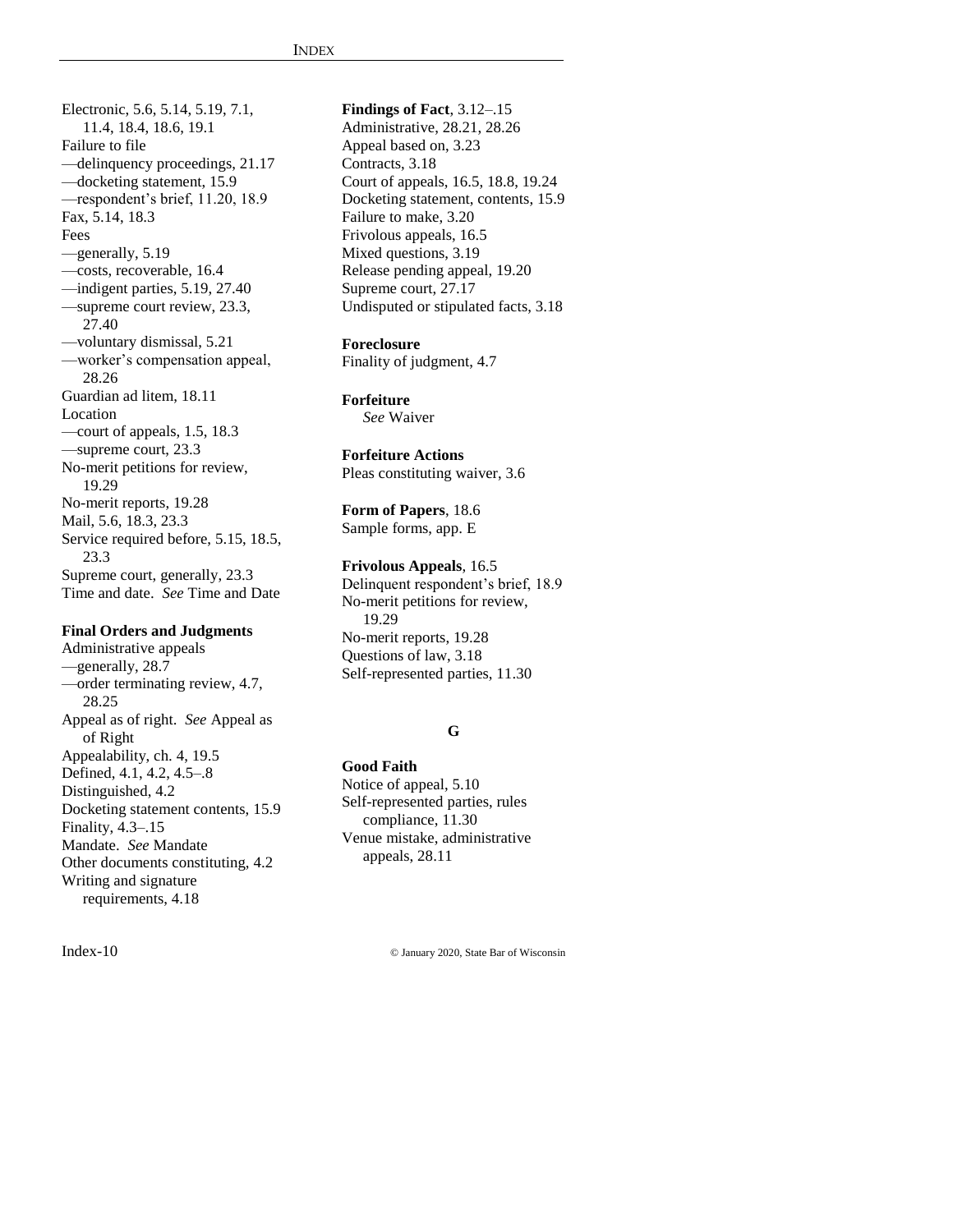**Guardian ad Litem** Briefs, 11.28 Duties, 18.11

#### **H**

**Habeas Corpus**, 19.22–.25, 27.20

#### **Hearings**

Administrative review, 28.18 County of origin, 1.5, 12.2, 20.5–.6 Locations, 1.5, 12.2

**History** Appellate system, 1.2–.3

## **I**

**Indigency** Appointment of counsel, 19.11, 19.23, 19.25 Briefs, copies of, 11.6, 20.2 Court of appeals internal operating procedures, 21.27 Determination or redetermination, 19.10, 19.11, 19.26, 21.27, 27.45 In forma pauperis, leave to proceed, 5.19 Notice of right to assistance, 19.4 Supreme court, 27.45 Transcript copies, 19.11, 19.15

#### **Ineffective Assistance of Counsel**

Appellate counsel, habeas corpus, 19.24 Postconviction counsel, Wis. Stat. § 974.06 motion, 19.24

**Initials**, 11.17, 18.6

**Initiating Appeal**, ch. 5 Administrative appeals, 28.9–.14, 28.26 Criminal and Wis. Stat. § 809.30 appeals, 19.2–.16 Cross-appeals, 8.3 Notice of appeal. *See* Notice of Appeal

## **Injunctions**

Authority, 14.2 Order denying, appealability, 4.7

**Instructions to Jury** *See* Jury Instructions

**Interlocutory Appeals** *See* Appeal by Permission

#### **Internal Operating Procedures**

Court of appeals, ch. 21 Supreme court, ch. 27

## **Intervention**

Generally, 6.10–.12 Petition —generally, 6.12, 21.17 —administrative appeals, 28.14 —finality of order denying, 4.10

## **Issues on Appeal**

Amicus curiae brief, 11.27 Appellant's brief, 11.11, 11.14 Artificial or manufactured, not allowed, 4.4 Choice of, 11.14, 11.33 Docketing statement, 15.9 Expedited appeals, 15.9, 15.10 Oral argument, 12.4 Presubmission conference, 15.10 Record on appeal, completeness, 7.3 Reply brief, 11.23 Respondent's brief, 11.22 Supreme court, 23.2, 23.8, 23.13 Waiver or forfeiture, 3.3–.10, 11.14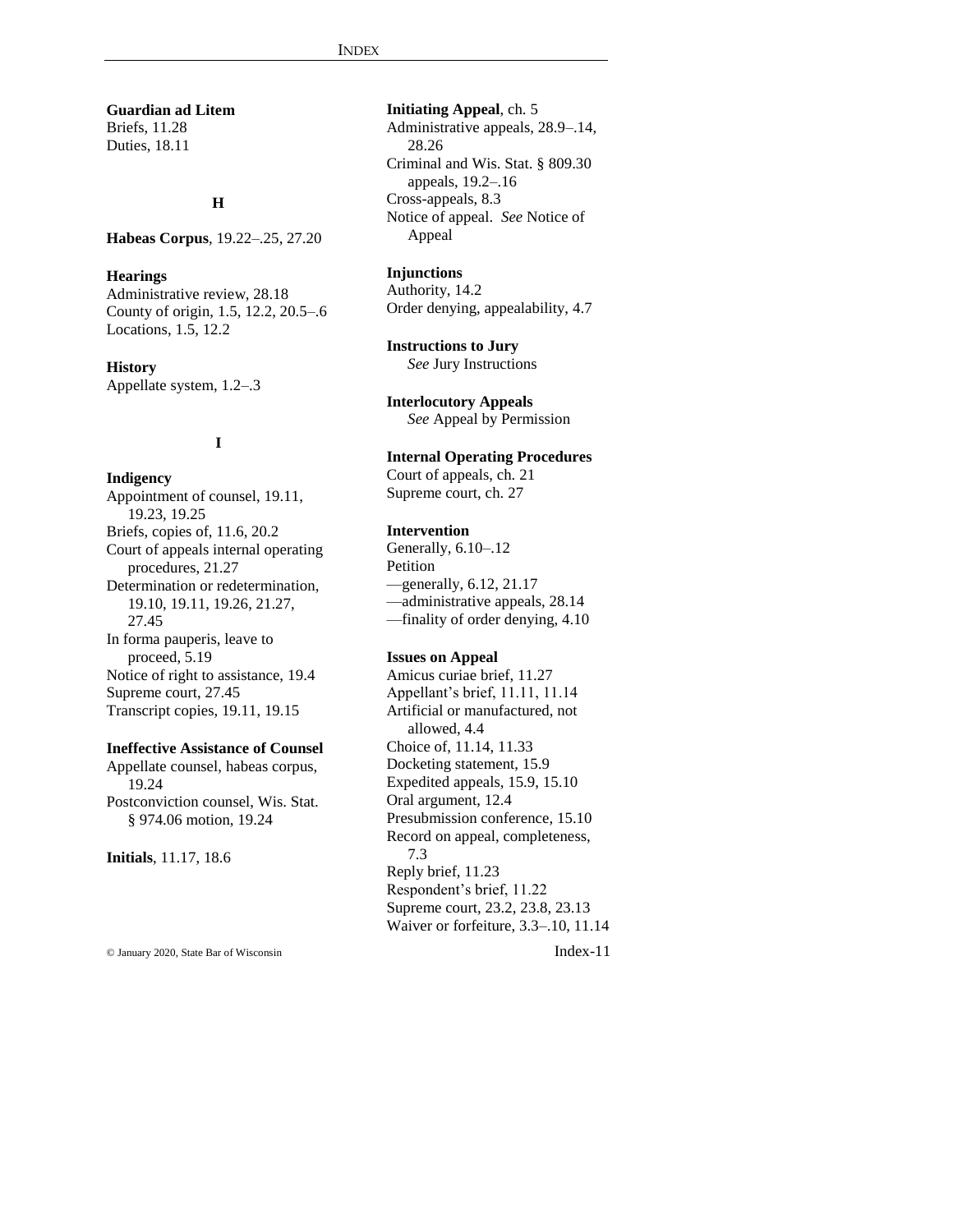## **J**

**Joint Appeals**, 8.2 *See also* Consolidated Appeals

#### **Judges of Court of Appeals**

Generally, 1.7 Chief judge, 1.7, 21.3 Deputy chief judge, 21.4 Motions judge, 21.17 One-judge appeals. *See* One-Judge Appeals Panels. *See* Three-Judge Panels Presiding judge, 21.6 Substitution in administrative appeals, 28.25 Transfer, 1.6

#### **Judgment**

*See* Declaratory Judgment; Entry of Judgment; Final Orders and Judgments; Nonfinal Orders and Judgments

#### **Judicial Notice**, 7.5

**Jurisdiction**, ch. 2 Administrative appeals, 28.5, 28.6, 28.8, 28.12 Circuit court, 2.9, 14.2, 16.6 Court of appeals, 2.2–.4

- —after remittitur, 16.6
- —discretionary appellate, 2.3, 4.15
- —mandatory appellate, 2.3
- —original or prerogative, 2.4 —supervisory, 2.4, ch. 10 Defects, jurisdictional —dismissal for, 15.3, 21.10 —docketing statement, 15.9, 21.30 Defects, nonjurisdictional
- —generally, 18.9
- —failure to serve, 5.15, 23.3, 28.12 —notice of appeal, 5.10, 5.17 Habeas corpus challenge, 19.24 Personal, 3.9

Postconviction or postdisposition decision, 19.16 Postconviction motion (Wis. Stat. § 974.06) regarding, 19.25 Relief pending appeal, 2.9, 14.2 Subject matter —administrative appeals, 28.6, 28.8, 28.12 —pending appeal, 2.9, 14.2 —sua sponte consideration, 3.9 —supreme court original jurisdiction, 25.3 —timeliness, 5.3, 5.6, 23.3 Supreme court, 2.5–.8 —appellate, 2.6, 27.13 —on bypass by certification, 24.3 —original, 2.7, ch. 25, 27.13 —regulatory, 2.8, 27.19 —supervisory, 2.7, ch. 26, 27.20

#### **Jury**

Extraneous information, harmless error, 3.22 Findings, 3.15

## **Jury Instructions**

Cured error, 3.22 Objections, 3.4, 3.5

### **Juveniles**

*See* Children and Minors

#### **L**

#### **Laches and Delay**

Appeal for purpose of delay —penalty, 5.21, 18.8 —release pending appeal, 19.20 Consolidated appeals, 8.4 Delinquency proceedings, court of appeals internal operating procedures, 21.17 Decision to appeal, 3.23 Ex parte relief, 14.4

Index-12 © January 2020, State Bar of Wisconsin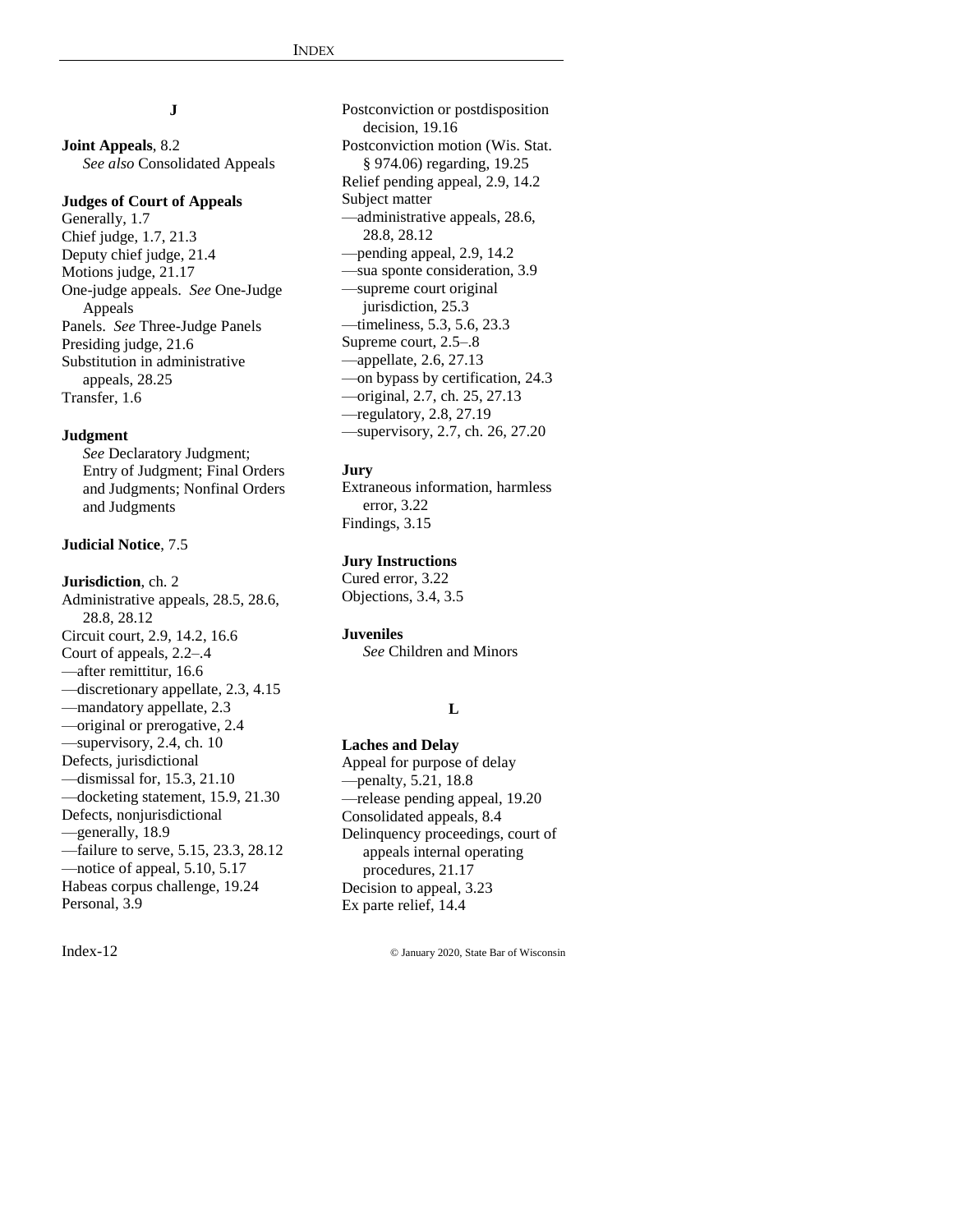Expedited appeals. *See* Expedited Appeals Habeas corpus, 19.24 Mandate, 16.6 Motions —advance submission, 15.2 —summary disposition, 15.3 Record on appeal, filing, 7.3

**Law Clerks**, 1.7, 21.13, 27.12

**Leave to Appeal** *See* Petitions

#### **Limited-Scope Representation**

Attorney identity, 5.11, 11.15, 11.30 Briefing, 11.15, 11.30

#### **Location**

Chambers, 1.5 Filing —court of appeals, 1.5, 18.3 —supreme court, 23.3 Oral argument, 1.6, 12.2, 20.6 Service, 18.5 Venue —court of appeals, 1.6 —administrative appeals, 28.11, 28.26

## **M**

**Mail and Mailings** Administrative appeals, 28.12 Filing by, 5.6, 18.3, 23.3 Notice of appeal, 5.6, 5.14 Notice of entry, 5.5 Petition for review, 23.3

Service by, 5.5, 18.5, 18.7

**Mandamus**, 10.2, 16.7, 25.3, 27.20

**Mandate**, 16.6

Finality, 16.6, 23.2 Refused or misinterpreted, 16.7 Stayed by petition for review, 16.6, 23.3 Supreme court internal operating procedures, 27.40

## **Margins**

Generally, 18.6 Briefs, 11.2 Motions, 13.3

### **Mediation**, 15.12

**Memorandum Opinions and** 

**Decisions** Appealability, 4.2, 4.15 Court of appeals internal operating procedures, 21.19 Motions, contents, 13.2

#### **Mental Health**

Appeals under Mental Health Act, ch. 19

**Minors** *See* Children and Minors

#### **Mistake**

*See* Error

## **Mistrial**

*See* Motions

**Misuse of Discretion** *See* Discretion

**Modification** *See* Motions

**Motions**, ch. 13 *See also* Petitions Additional evidence, administrative appeals, 28.16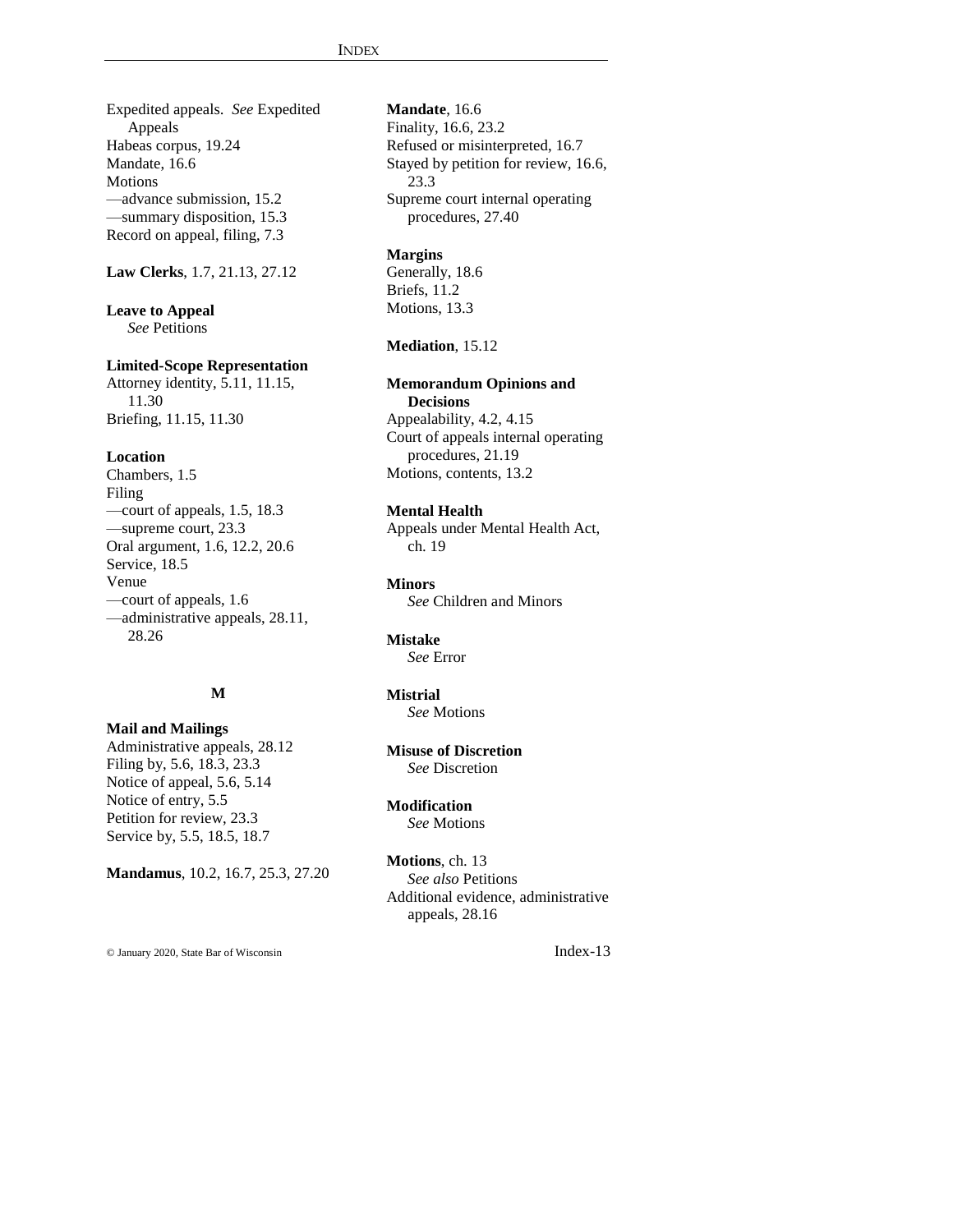Advance submission, 15.2, 15.5 Affirmance, summary, 15.3 Amicus curiae brief, 6.13, 27.23 Appointment of counsel, 4.9 Bail pending appeal, 4.9 Briefing time and page limits, extension, 11.32 Bypass, sua sponte, 24.1, 27.18 Consolidation of appeals, 8.4 Contents, 13.2 Copies, 13.3 Court of appeals internal operating procedures, 21.17 Denials of, appealability, 4.9, 4.12, 4.21, 9.3 Dismissal, motion for —administrative appeals, 28.14 —appeal of order denying, 4.9 —double-jeopardy grounds, 9.6 —failure to serve, 5.15, 23.3 —summary disposition, 15.3 —voluntary dismissal, 5.21 Enlargement of time, 18.7, 19.30 —*see also individual motions this heading* Ex parte relief, 14.4 Expedited appeal program, withdrawal from, 15.10 Filing, generally, 13.3 Format, 13.2, 13.3 Further proceedings, 16.7 Granting of, appealability, 4.11 Hearing in county of origin, 20.6, 21.26 Join additional defendant, 4.9 Jury array challenge, 4.9 Leave to proceed in forma pauperis, 5.19 Length, 13.2 Mistrial, 3.5 Modification —appealability, 4.12 —sentence or fine, 19.17 New trial motion, 3.5, 4.11 One-judge appeals, 13.3, 18.6

Postconviction or postdisposition relief (Wis. Stat. § 809.30) —generally, 19.14, 19.16 —enlargement of time, 18.7 Postconviction relief (Wis. Stat. § 974.06), 19.23, 19.25 Posttrial, generally, —as alternative to appeal, 3.23 —order on, appealability, 4.12, 4.18 —preserving issues for appeal, 3.5 —record, 7.3 Publication, 17.2 Reconsideration by circuit court —administrative appeal, 28.25 —appealability of order denying, 4.12, 4.18 —preserving issues for appeal, 3.5 —stay of time for appeal, 5.7 Reconsideration by court of appeals —decision, 16.2, 21.20, 23.3 —expedited appeal, 15.10 —failure to file brief, 18.9 —order on motion, 13.2 —petition for review and response, effect on, 23.3, 23.13 —remittitur stayed by, 16.2, 16.6 —time limit, 13.2, 19.30 Reconsideration by supreme court, 22.4, 27.41 Record, correction of, 7.4 Release pending appeal, 19.19–.20 Relief pending appeal, 14.2–.4, 21.17 —reviewability, 23.2 Relief pending supreme court review, 27.23 Remand, termination of parental rights, 13.1 Reopen judgment, 4.11 Response, 13.2 Reversal, summary, 15.3 Service, 13.3, 13.4 Shortening time periods, 15.2, 15.5 Statement of costs, objection to, 16.4

Index-14 © January 2020, State Bar of Wisconsin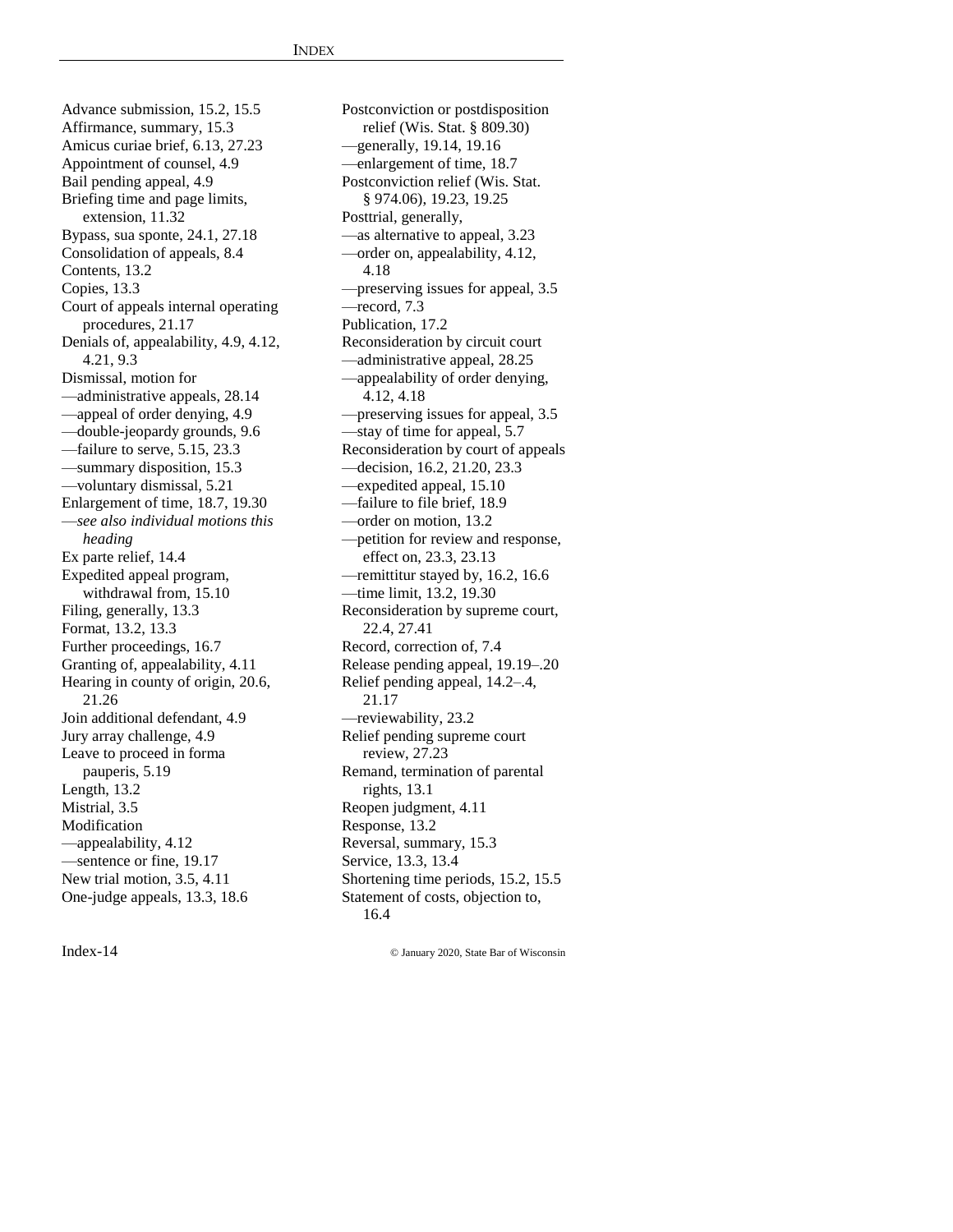Stay of proceedings, 4.9 Stay of time periods, 5.7, 7.4, 13.4 Sua sponte —bypass, 24.1, 27.18 —consolidation of appeals, 8.4 —enlargement, reduction, or waiver of time periods, 18.7, 19.30 —oral argument granted, 13.2 —reconsideration, 16.2, 23.3 —summary disposition, 15.3 —three-judge panel, 20.7 Substitution of counsel, 18.11 Substitution of judge, 4.9 Summary disposition —generally, 15.3 —supreme court, 23.14 Summary judgment, 9.3 Supplement or correct record, 7.4 Supreme court internal operating procedures, 27.23 Three-judge panel and response, 20.4–.7, 21.26 Transcript, additional portions, 7.2 Vacate, 4.12, 16.6 Voluntary dismissal, 5.21 Withdrawal from representation, 18.11

**Motor-Vehicle Violations** *See* Traffic Regulation

#### **Multiple Appeals**, ch. 8

#### **Multiple Issues** Finality, 4.8

#### **Multiple Parties** Briefing, 11.24

#### **Municipal-Ordinance Violations** Generally, 20.2 Docket entry, appealability, 4.19

## **N**

**National Center for State Courts**, 1.2

#### **New Trial**

Circuit court authority, 2.9 Order granting, appealability, 4.11 Preserving issues for appeal, 3.5 Upon remand, 16.7

**No-Merit Petitions for Review**, 19.29

**No-Merit Reports**, 19.28, 21.25

## **Nonfinal Orders and Judgments**

Administrative appeal, 28.7 Appeal from. *See* Appeal by Permission Consolidating multiple counts, 4.4 Cross-appeal, 8.3 Defined, 9.3 Denials of motions, 4.9, 4.12, 4.21, 9.3 Discretionary jurisdiction, 2.3 Entry, 9.3 Granting motions, 4.11 Habeas corpus challenge, 19.24 Injunctions. *See* Injunctions Interlocutory judgment defined, 4.6 Intermediate order defined, 4.6 Reviewable incident to appeal, 4.21 Supreme court review, 23.2

## **Notice of Appeal**, ch. 5

45/90 rule, 5.4, 5.6 Circuit court jurisdiction, effect on, 2.9 Contents, 5.8–.12, 19.15 Copies, 5.17 Court of appeals procedures, 5.16– .20 Criminal and Wis. Stat. § 809.30 appeals —generally, 19.5, 19.14–.15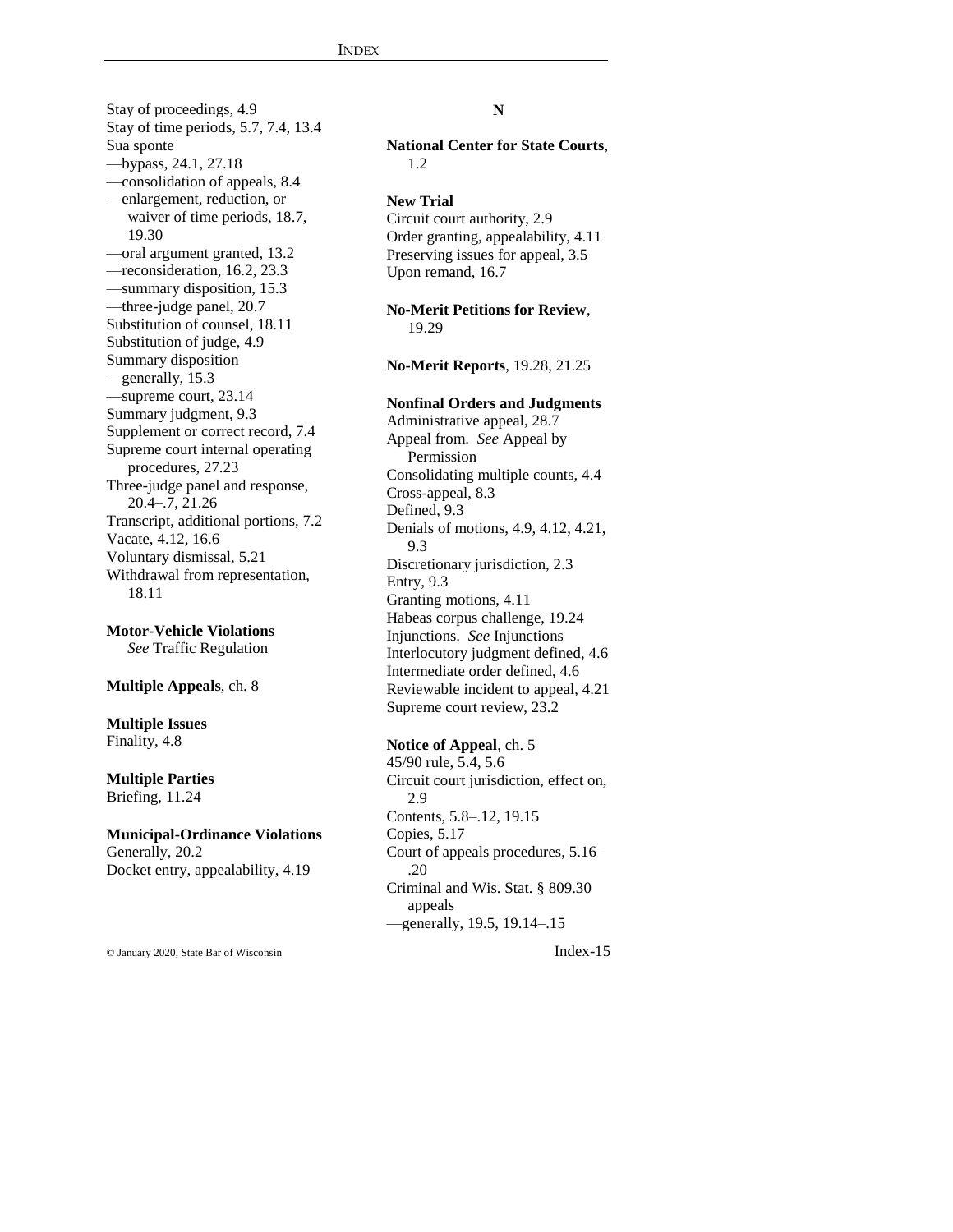—extensions, 19.30 —following denial of postconviction or postdisposition relief, 19.16 —no-merit reports and petitions for review, 19.28–.29 —state's appeals, 19.26 Defects or omissions, 5.10 Eviction cases, 5.4, 20.2 Filed prematurely, 4.19 Filing fee, 5.19, 19.15 Filing, generally, 5.6, 5.14 Joint appellants, 8.2 One-judge appeals, 5.12 Petition for leave to appeal serving as, 9.11 Preference, statutory, 5.12, 15.5 Prior final orders or judgments, 4.21 Service, 5.15, 6.14, 19.15 Small claims, 20.2 State as sole defendant, designation of district to hear appeal, 5.9 State's appeals, 19.26 Sua sponte correction, 5.10 Time and date —generally, 5.2–.7 —electronics and information technology manufacturing zone, 5.4

**Notice of Appearance**, 28.14

**Notice of Claim**, 5.4

**Notice of Cross-appeal**, 8.3

**Notice of Dismissal**, 5.21

**Notice of Entry** Generally, 5.5 Small claims, 20.2

## **Notice of Intent to Pursue Postconviction or Postdisposition Relief** Generally, 19.8 Filing —generally, 19.8 —as commencing appeal, 19.20 —clerk of circuit court, 19.9 —trial counsel obligation, 19.4 Sentence-modification motion, 19.17

## **Notice of Right to Postconviction Relief**, 19.4

#### **Notice of Submission**

Generally, 15.2 Expedited appeals, 15.11 Oral argument announced by, 12.2, 21.16

#### **O**

**Objections**, 3.4–.5

#### **One-Judge Appeals**, ch. 20

Generally, 20.1 Briefs and appendix, 11.6 Court of appeals internal operating procedures, 21.26 Motion —copies, 13.3 —three-judge panel, 20.4–.7, 21.26 Notice of appeal, 5.12 Oral argument, county of origin, 12.2, 20.2, 20.5 Petition for leave to appeal, 9.11 Publication not permitted, 17.2 Statistics, 20.1

## **Opinion of Court**

Court of appeals opinions —internal operating procedures, 21.19 —modification, 1.5

Index-16 © January 2020, State Bar of Wisconsin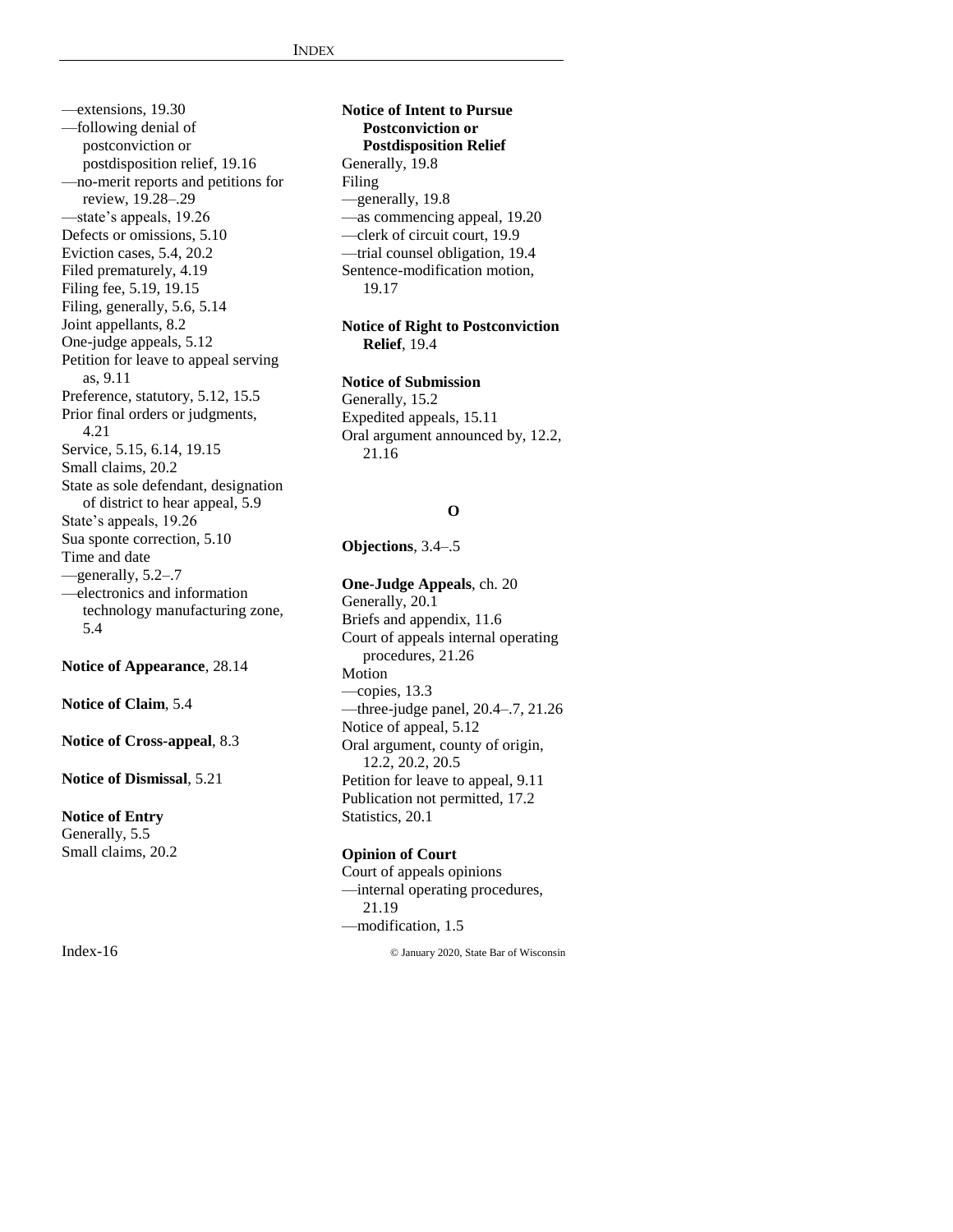Docketing statement, contents, 15.9 Expedited appeals, 15.11 Memorandum opinion, appealability, 4.2, 4.15 Per curiam —court of appeals internal operating procedures, 21.19 —no-merit appeals, 19.28 —publication not permitted, 17.2 —supreme court internal operating procedures, 27.39 Publication. *See* Publication Retroactive vs. prospective application, 16.8 Reviewability, 23.2 Supreme court, internal operating procedures —circulation dates, 27.29 —conferences, 27.37 —holds, 27.36 —justice declarations, 27.31 —majority opinion, 27.31–.32, 27.34 —separate writings, 27.28, 27.30 Supreme court opinions —internal operating procedures, 27.28–.40  $-$ length, 22.2

#### **Oral Argument**, ch. 12

Audio recordings of, 12.4, 21.18, 27.25 Criteria for granting, 12.2, 21.15 Docketing statement, 15.9 Expedited appeals, 15.9 Format, 12.3, 12.4 Issues, 12.4, 21.18 Location, 1.6, 12.2, 20.6 Motion sua sponte, 13.2 One-judge appeals, 12.2, 20.2, 20.6 Petition for leave to appeal, 9.11 Screening, 21.15 Statement on, 11.12 Statistics, 12.2 Supervisory writ, oral argument on, 10.3

Supreme court —generally, 27.25 —likelihood of oral argument, 12.2, 27.24 —original actions, 25.3, 27.19 Timing issues, 12.3

#### **Oral Decisions**

Court of appeals internal operating procedures, 21.19 Preserving issues for appeal, 3.20

#### **Oral Orders**

Appealability, 4.18

#### **Orders**

*See* Final Orders and Judgments; Nonfinal Orders and Judgments

#### **Original Jurisdiction**

*See* Jurisdiction

## **P**

#### **Page Limits**

Briefs. *See* Briefs and Appendix Fax filings, 18.3 Motions —generally, 13.2 —reconsideration, 16.2 —summary disposition, 15.3 Petition for review and response, 23.5

#### **Pagination**

Generally, 18.6 Motions, 13.3 Record on appeal, 7.3, 11.13

#### **Panels**

*See* Three-Judge Panels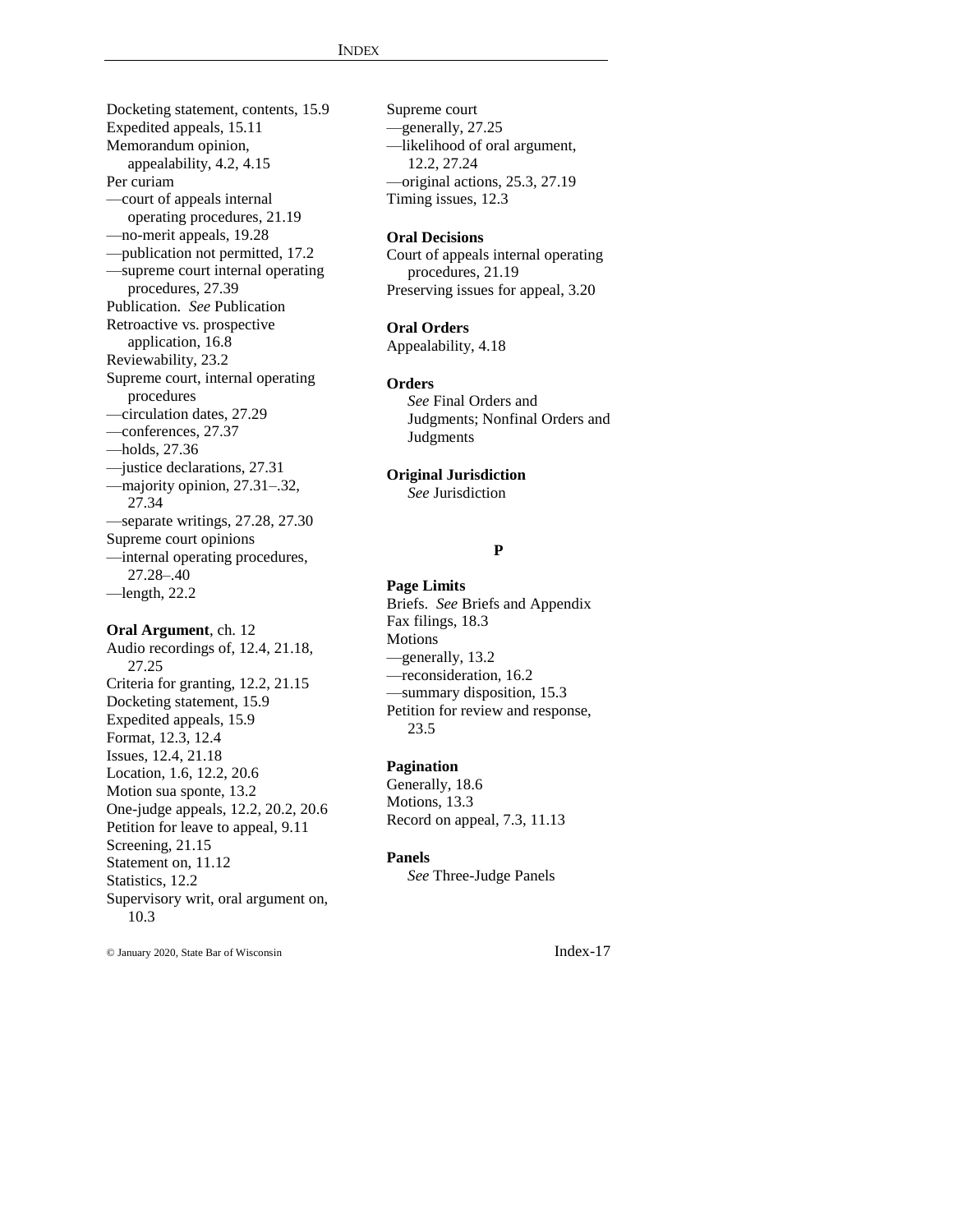**Paper Size** Generally, 18.6 Briefs and appendix, 11.2 Motions, 13.3

**Parties**, ch. 6 Administrative appeals, 28.8, 28.12, 28.26 Aggrieved, 6.2, 28.8, 28.26 Appellant, generally, 6.2, 6.5 Co-appellant, 6.6, 8.2 Consolidated appeals, 8.4 Cross-appellant, 6.8, 8.3 Cross-respondent, 6.9 Death, 5.4, 6.14 Defined, 6.2–.9 Entry of judgment, ability to cause, 4.2 Finality of order or judgment, 4.8 Joinder —generally, 8.2 —orders made reviewable by, 4.21 Petition for supervisory writ, 10.3 Presubmission conference, 15.10 Respondent, 6.7, 28.12 Standing, 6.2, 28.8, 28.26 Substitution, 6.14

**Penalties**

*See* Sanctions

## **Permissive Appeal**

*See* Appeal by Permission

#### **Petitions**

Bypass —generally, 24.3 —criteria, 24.2 —statistics, 24.1 —supreme court internal operating procedures, 27.18, 27.41 Court of appeals internal operating procedures, 21.17 Cross-review, 23.13 Habeas corpus, 19.23–.24, 27.20

Intervention —generally, 6.12, 21.17 —administrative appeals, 28.14 —finality of order denying, 4.10 Judicial review, petition for, 28.9– .14 Leave to appeal, petition for, 9.7– .11 —generally, 9.8 —bypass review, 9.6, 24.3 —contents, 9.9 —court of appeals internal operating procedures, 21.17 —criminal and Wis. Stat. § 809.30 matters, 19.5 —decision time, 9.12 —interlocutory order on, appealability, 8.3 —relief pending, 9.12 —response, 9.10 —reviewability, 23.2, 24.3 —supervisory writ, alternative remedy to, 10.2 Mandamus, 10.2, 16.7, 27.20 Original action in supreme court, 25.3, 27.19 Prerogative writs. *See* Writs Prohibition, 10.2, 27.20 Review, petition for, ch. 23 —alternative to supervisory relief, 26.2 —appendix, 23.12 —argument, 23.11 —briefs, 23.14, 27.16 —contents, 23.4–.12 —costs taxed regardless of, 16.4 —copies, 23.5 —criteria, 22.2, 23.9, 27.16 —cross-review, 23.13 —decision process, 23.14, 27.16 —denial, significance of, 23.14 —filing, generally, 23.3 —form, 23.4–.12 —internal operating procedures, 27.16 —issues limited by, 23.8, 23.13

Index-18 © January 2020, State Bar of Wisconsin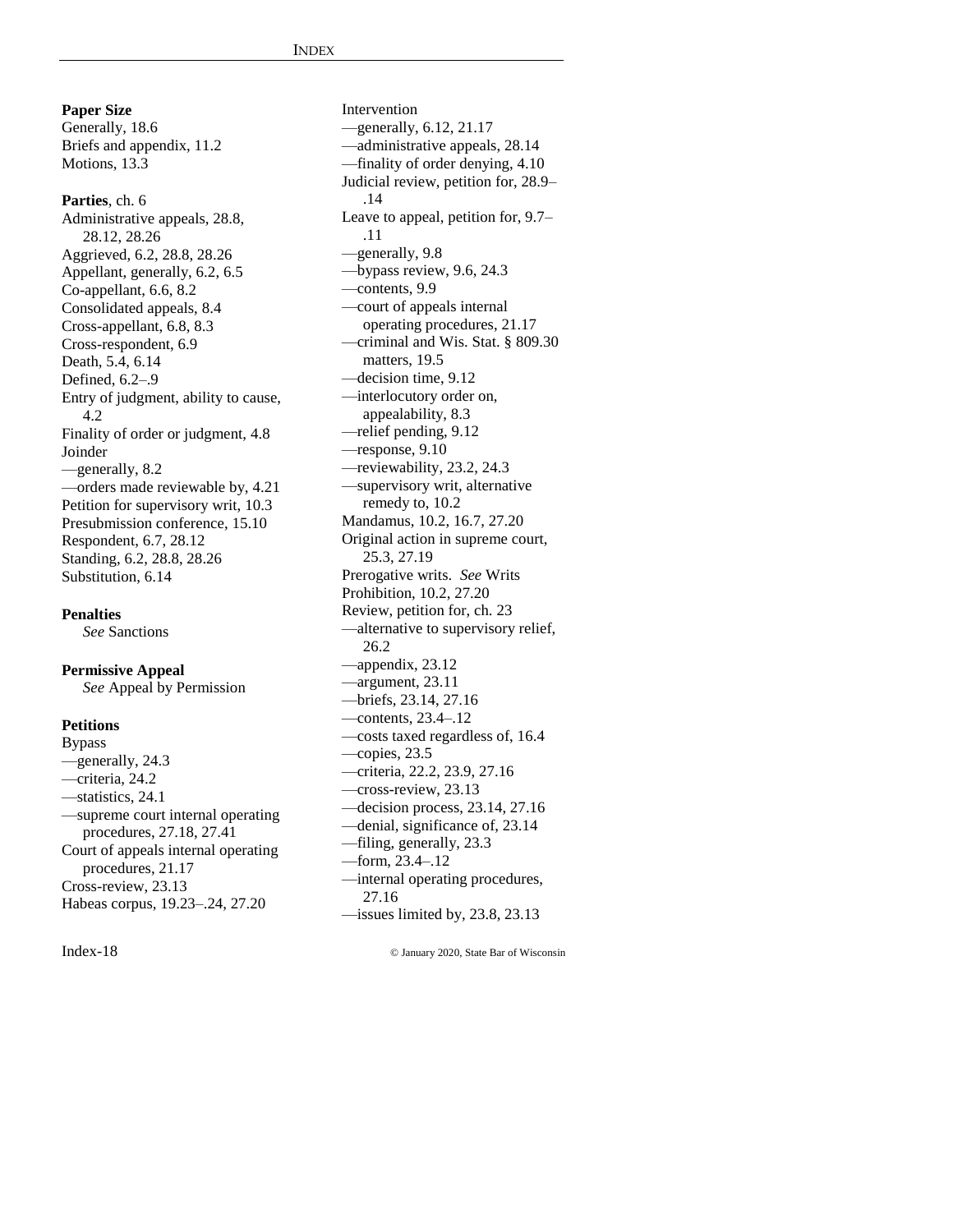—jurisdiction, 2.6 —no-merit procedure, 19.29, 23.13 —orders on, 23.14 —reconsideration of court of appeals decision, effect of motion on filing, 16.2 —reconsideration of order denying, 22.4, 27.41 —remittitur stayed by, 16.6, 23.3 —response, 23.13 —service, 23.3 —statement of case, 23.10 —statement of criteria, 23.9 —statement of issues, 23.8 —statistics, 22.2, 23.1 —time and date, 23.3, 23.13 Supervisory writ —court of appeals, 10.2–.4, 21.24 —supreme court, 26.2, 27.20

## **Pleas**

Waiver constituted by, 3.6

**Postconviction or Postdisposition Relief**, ch. 19 *See also* Criminal Appeals Defined, 19.7 Motion (Wis. Stat. § 809.30) —generally, 19.14, 19.16 —enlargement of time, 18.7, 19.16 Motion (Wis. Stat. § 974.06), 19.16, 19.24, 19.26 Notice of intent. *See* Notice of Intent to Pursue Postconviction or Postdisposition Relief Notice of right to postconviction relief, 19.4 Release on bond pending, 19.18– .21 State's appeal of postconviction judgment or order, 19.26

## **Postdecision Procedures**, ch. 16

**Postdisposition Relief**, ch. 19

© January 2020, State Bar of Wisconsin Index-19

**Postjudgment Orders** Appealability, 4.11, 4.12, 4.18, 4.21

## **Posttrial Motions**

*See* Motions

## **Precedent**

Unpublished opinion not citable as, 17.4

## **Preference on Appeal**, 15.5

Criminal appeals, 21.16 Notice of appeal, 5.12, 15.5

**Prejudicial Error** *See* Error

#### **Prerogative Writs** *See* Writs

## **Preserving Issues for Appeal**, 3.3–.10

Record on appeal, completeness, 7.3

## **Presubmission Conference**, 15.10, 21.32

#### **Presumptions and Burden of Proof**

Harmless error, 3.22 Intervention, delay in attempting, 6.12 Proceedings under Wis. Stat. § 974.06, 19.25 Receipt of served papers, 18.5

**Printing**

Briefs and appendix, 11.2, 16.4

#### **Prisons and Prisoners** Briefs by self-represented parties,

11.30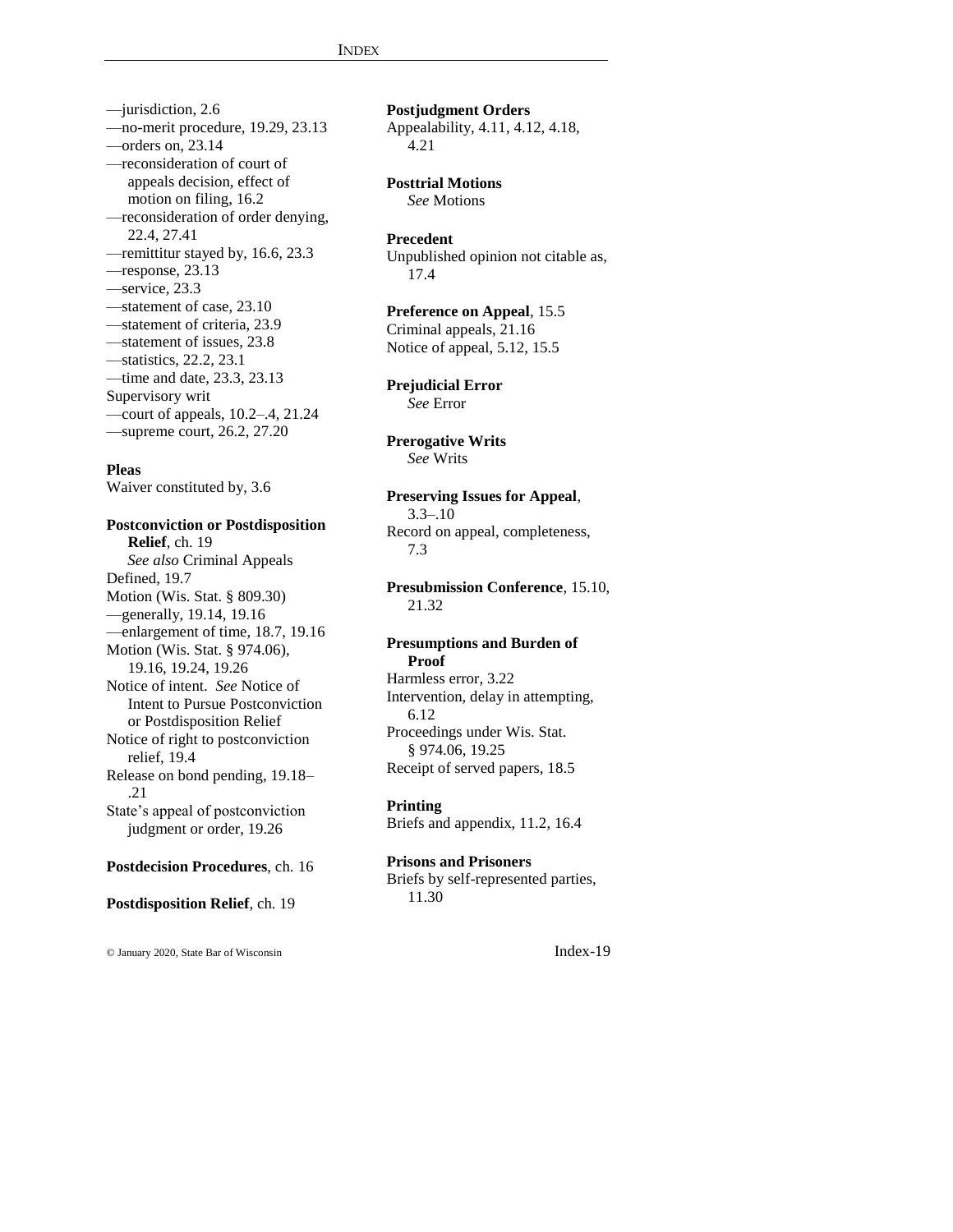**Pro Se Appeals** *See* Self-Represented Parties

**Probate Proceedings** Appeal from, 4.10 Filing, 5.14

## **Probation**

Certiorari review of revocation order, 19.5, 19.24 Habeas corpus challenge to revocation, 19.24 Order, effect on notice of intent, 19.8

**Prohibition, Writ of**, 10.2, 25.3, 27.20

**Protective Placement and Services**, 20.1

**Publication**, ch. 17 Court of appeals internal operating procedures, 21.10, 21.21 Criteria, 17.2 Decision on —reviewability, 17.2 —procedure, 17.3, 21.21 Docketing statement, 15.9 Expedited appeals, 15.9 Petition for review, influence on, 23.14 Statement on, 11.12 Statistics, 17.2 Supreme court opinions, orders, and rules, 17.5 Unpublished opinions, limited citation allowed, 17.4

**Public Defender** *See* State Public Defender

#### **Publici Juris**

Court of appeals, 2.4 Supreme court, 2.7, 25.2, 25.3

## **Q**

**Questions of Fact** *See* Findings of Fact

#### **Questions of Law**, 3.16–.19

Generally, 3.17 Administrative appeals, 3.17, 28.20, 28.26 Consolidation for pronouncement on, 8.4 Decision to appeal, 3.23 Error, as misuse of discretion, 3.20 Mixed questions, 3.19 Reviewability by supreme court, 23.9

**Quo Warranto**, 10.2, 27.20

#### **R**

**Reconsideration** *See* Motions

**Record**, ch. 7 Administrative appeals, 28.16 Agreed statement in lieu of, 7.3, 15.2 Citation to, 11.13 Contents, 7.3 Costs, recoverable, 16.4 Criminal and Wis. Stat. § 809.30 appeals, 19.11, 19.12, 19.15 —no-merit cases, 19.28 Discretionary acts, 3.20 Docketing statement not part of, 15.9 Electronic, 7.1, 11.4 Filing, —generally, 7.3 —before motion for summary disposition, 15.3 —briefing schedule triggered by, 11.4, 19.15

Index-20 © January 2020, State Bar of Wisconsin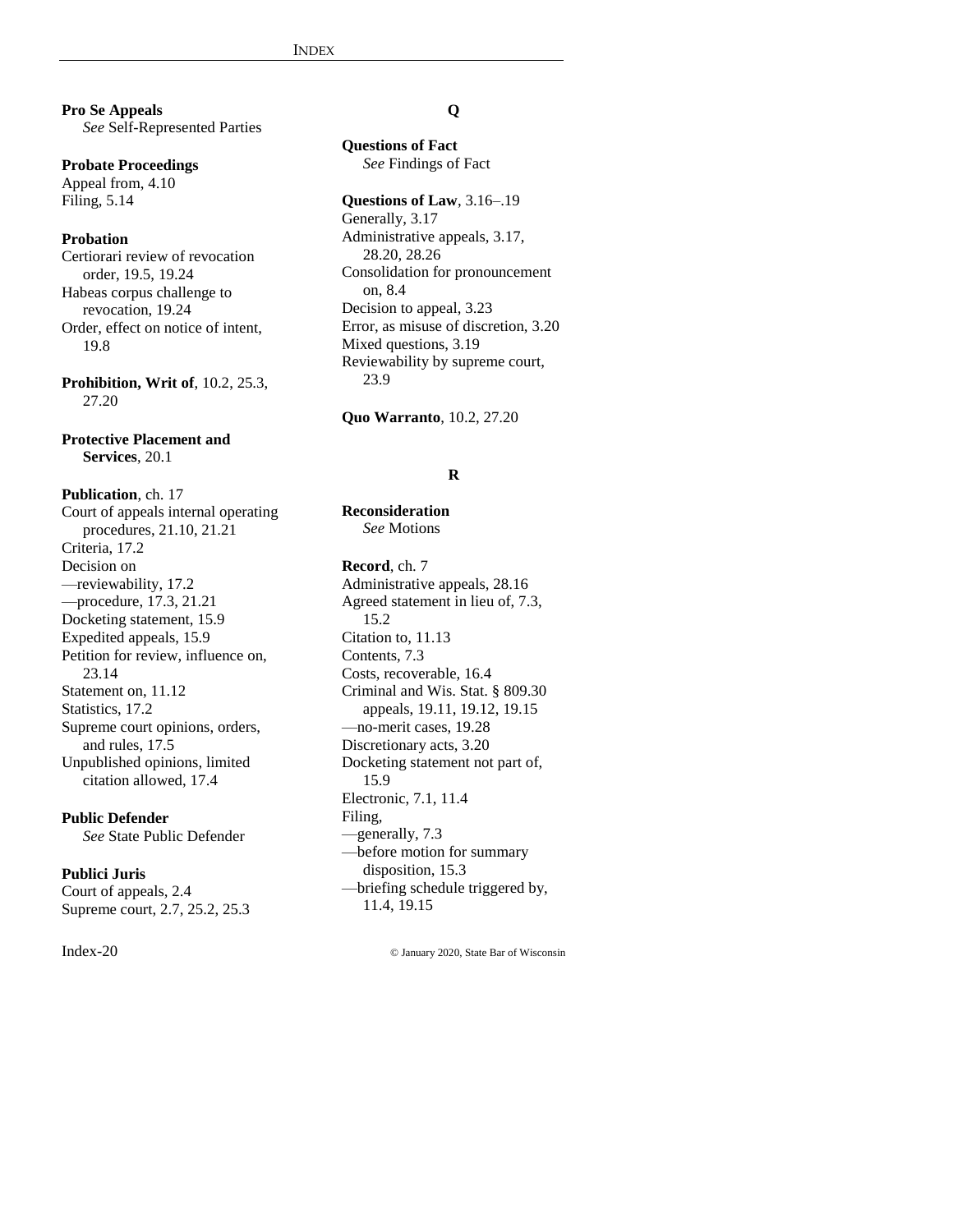—criminal and Wis. Stat. § 809.30 appeals, 19.15 Inspection, 7.3 Judicial notice, 7.5 Pagination, 7.3, 11.13 Remittitur, 16.6 Searching, to remedy omission, 3.20 Supplementing or correcting, 7.4– .5 Transcript. *See* Transcript Verbatim, defined, 7.2

#### **Records and Recordings**

Entry of judgment. *See* Entry of Judgment Filings. *See* Filing Judicial notice of, 7.5

## **Reinstatement of Appeal**, 5.21

**Release Pending Appeal**, 19.18– .21 As restraint on liberty, 19.24

**Relief from Judgment (Wis. Stat. § 806.07)** Circuit court jurisdiction, 2.9, 14.2

#### **Relief Pending Appeal (Wis. Stat.**

**§§ 808.07, 809.12)**, ch. 14 Circuit court authority, 2.9, 14.2 Emergency, 14.4 Ex parte, 14.4 **Motions** —generally, 14.2–.4, 21.17 —contents, 14.3 —reviewability, 23.2 Postconviction or postdisposition relief. *See* Postconviction or Postdisposition Relief Reviewable incident to appeal, 4.21

#### **Relief Pending Petitions**

Leave to appeal, 9.12

© January 2020, State Bar of Wisconsin Index-21

Original action, 25.3 Supervisory writ, 10.4, 21.24

## **Relief Pending Review**

Judicial, of administrative decision, 28.24 Supreme court, 27.23

#### **Remand**

To agency, 4.7 To circuit court, 16.7 To court of appeals, 21.23, 22.3, 24.3

#### **Remittitur**

Generally, 16.6, 21.22 Stayed by motion for reconsideration, 16.2, 16.6 Stayed by petition for review, 16.6, 23.3 Supreme court internal operating procedures, 27.42

#### **Res Judicata**

*See* Claim Preclusion

#### **Retroactivity, of Decisions**, 16.8

#### **Reversal**

*See also* Summary Disposition of Appeals Discretionary, 3.24

#### **Rules of Civil Procedure**

Applicability, 18.10, 22.3

**Rules Violations**, 18.9

#### **Rulings**

*See* Nonfinal Orders and Judgments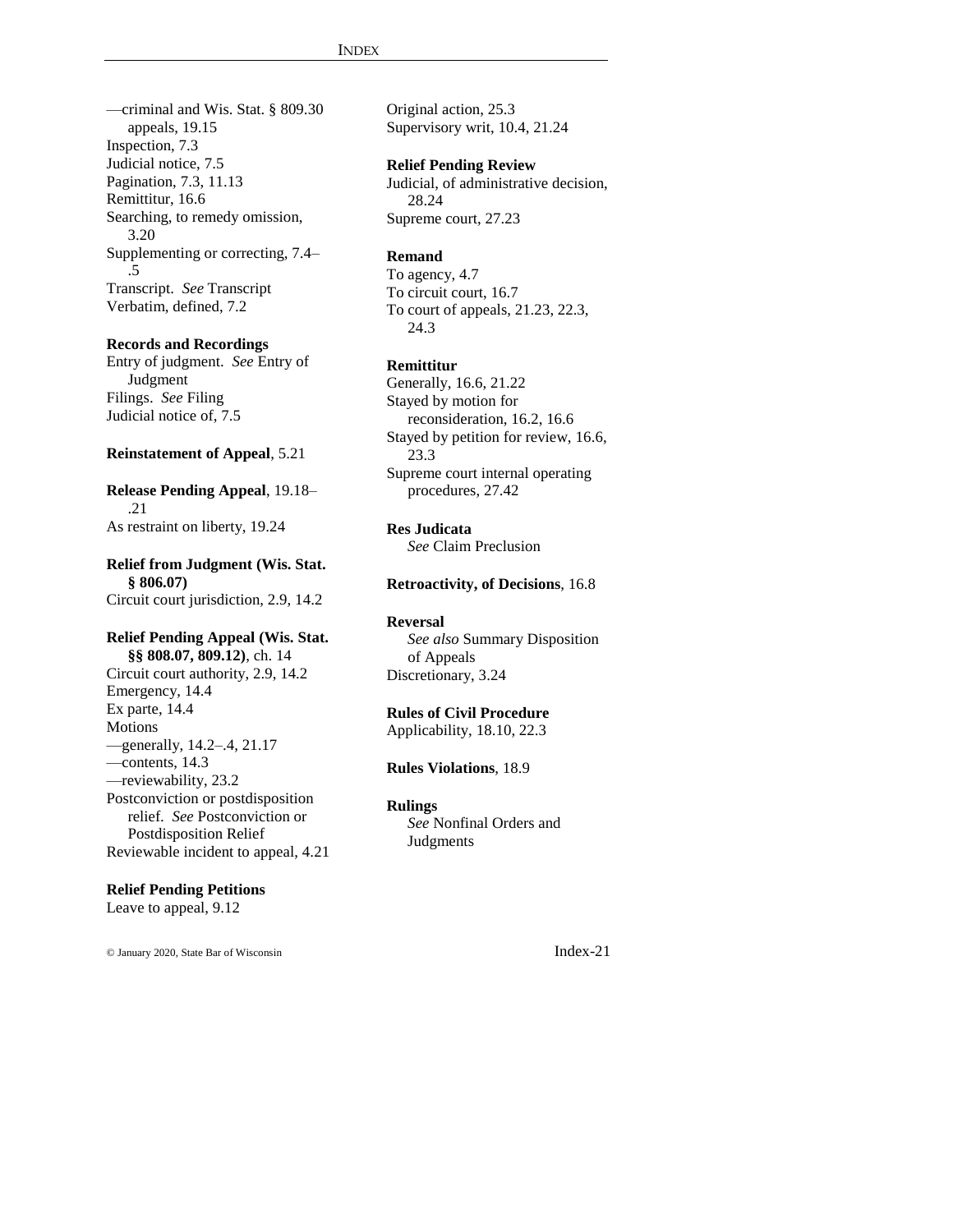# **S**

## **Sanctions**

Generally, for rules violations, 18.9 Briefing violations, 11.13, 11.14 Delay, appeal for purpose of, 5.21, 18.8 Dismissal. *See* Dismissal Docketing statement, 15.9, 21.30 Failure to file paper, 11.20, 18.9 Failure to serve, 5.15, 23.3 Frivolous appeals, 16.5 Newly discovered authorities, 11.31 Self-represented parties, 11.30 Transcript, late filing of, 7.2

## **Self-Represented Parties**

Briefs, 11.6, 11.30, 20.2 Expedited appeal ineligibility, 15.7

## **Sentence**

Motion to modify, 19.17 Stay, 19.21

## **Sentencing**

Defined, 19.5, 19.8 Errors, 3.22 Modification, motion for, 19.17, 19.25 Presentence investigation report, confidentiality of, 11.17

#### **Service**

*See also individual papers* Generally, 18.5 Administrative appeals, generally, 28.12, 28.14, 28.26 Affidavit of, not required, 5.15, 18.5 Certification of, constituted by filing, 5.15, 18.5, 23.3 Criminal and Wis. Stat. § 809.30 appeals, 19.8, 19.15 Deceased respondent, 6.14

Electronic mail (email), service by, 5.5 Failure to perform, 5.15, 23.3, 28.12 Fax, 18.5, 18.7 Mail, service by, 5.5, 18.5, 18.7 Supreme court, generally, 22.3

## **Settlement**

As alternative to appeal, 3.23

**Signature**, 5.11, 18.10 Termination of parental rights, 5.4, 5.11, 23.5

## **Small-Claims Appeals**

Generally, 20.2 Docket entry, appealability, 4.19

#### **Special Proceedings**, 4.10

#### **Standards of Review**, ch. 3, app. C

Generally, 3.11 Any-credible-evidence standard, 3.15 Arbitrary-and-capricious standard, 28.22 Beyond-a-reasonable-doubt standard, 3.15, 3.22 Brief writing, 11.14 Certiorari cases, 28.27 Circuit court primacy in, 3.2 Clearly erroneous standard, 3.14 Discretionary acts, 3.20, 28.22, 28.26 Docketing statement, 15.9 Due-weight deference, 28.20 Findings of fact —generally, 3.13 —administrative findings, 28.21, 28.26 —circuit court findings, 3.14 —jury findings, 3.15 Great-weight and clearpreponderance standard, 3.14, 3.19

Index-22 © January 2020, State Bar of Wisconsin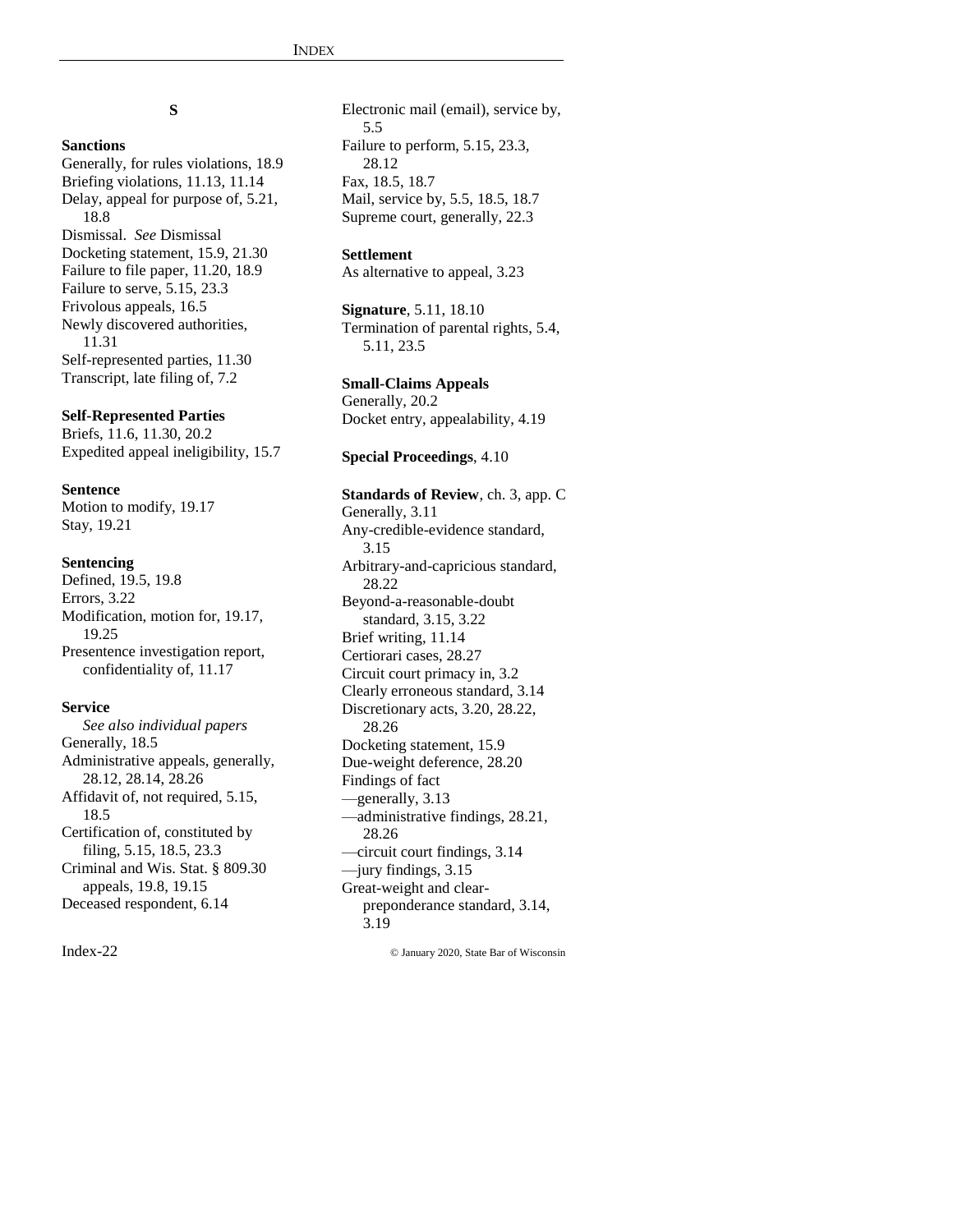Harmless error, 3.22 Issues, choice of, 11.14 Mixed questions, 3.19 Negative standards, 3.21 Plain error, 3.8, 3.22 Procedural error, administrative, 28.19 Questions of law —generally, 3.17 —administrative appeals, 28.20, 28.26 Substantial-evidence standard, 28.21, 28.26, 28.27

#### **Standing to Appeal**

Generally, 6.2 Administrative appeals, 28.8, 28.26

#### **State Public Defender**

Appointing counsel, 19.11, 19.23, 19.25 Indigency determination and redetermination, 19.10, 19.26 Request for assistance, 19.8, 19.9 Sentence modification, 19.17 Transcripts, requesting, 19.11, 19.15

**Statement of Costs**, 16.4

**Statement on Oral Argument**, 11.12

**Statement on Publication**, 11.12

**Statement on Transcript** *See* Transcript

**State's Appeals** Generally, 19.26 Petition for review, 23.2 **Statutes**

Administrative appeals —exclusivity of statutory remedies, 28.3 —strict compliance, 28.6 Briefs and appendix, table, 11.10 Circuit court competence pending appeal, 2.9 Constitutional challenge, 3.18 Construction, 3.18 Federal challenge to, expedited appeal, 5.4, 15.5 Preference on appeal, 5.12, 15.5

#### **Stay**

Administrative decision, 28.24 Bypass petition, 24.3 Evictions, 20.2 Leave to appeal, petition for, 9.12 Money judgment pending appeal, 14.2 Reconsideration, motion for, 16.2, 16.6 Relief. *See* Relief Pending Appeal Remittitur, 16.6, 23.3 Sentence, 19.21 Supervisory writ, petition for, 10.4 Supreme court review, 23.3 Time periods, 5.7, 7.4, 13.4 Traffic regulation, 20.2

#### **Stipulations**

Briefs, filing time for, stipulated extension not permitted, 11.32 Consolidation of appeals, 8.4 Facts and issues, in lieu of record, 7.3, 15.2 Facts, presenting question of law, 3.18 Record on appeal, 7.3, 7.4 Record on review, abbreviated, 28.16 Venue, administrative appeals, 28.11 Voluntary dismissal, 5.21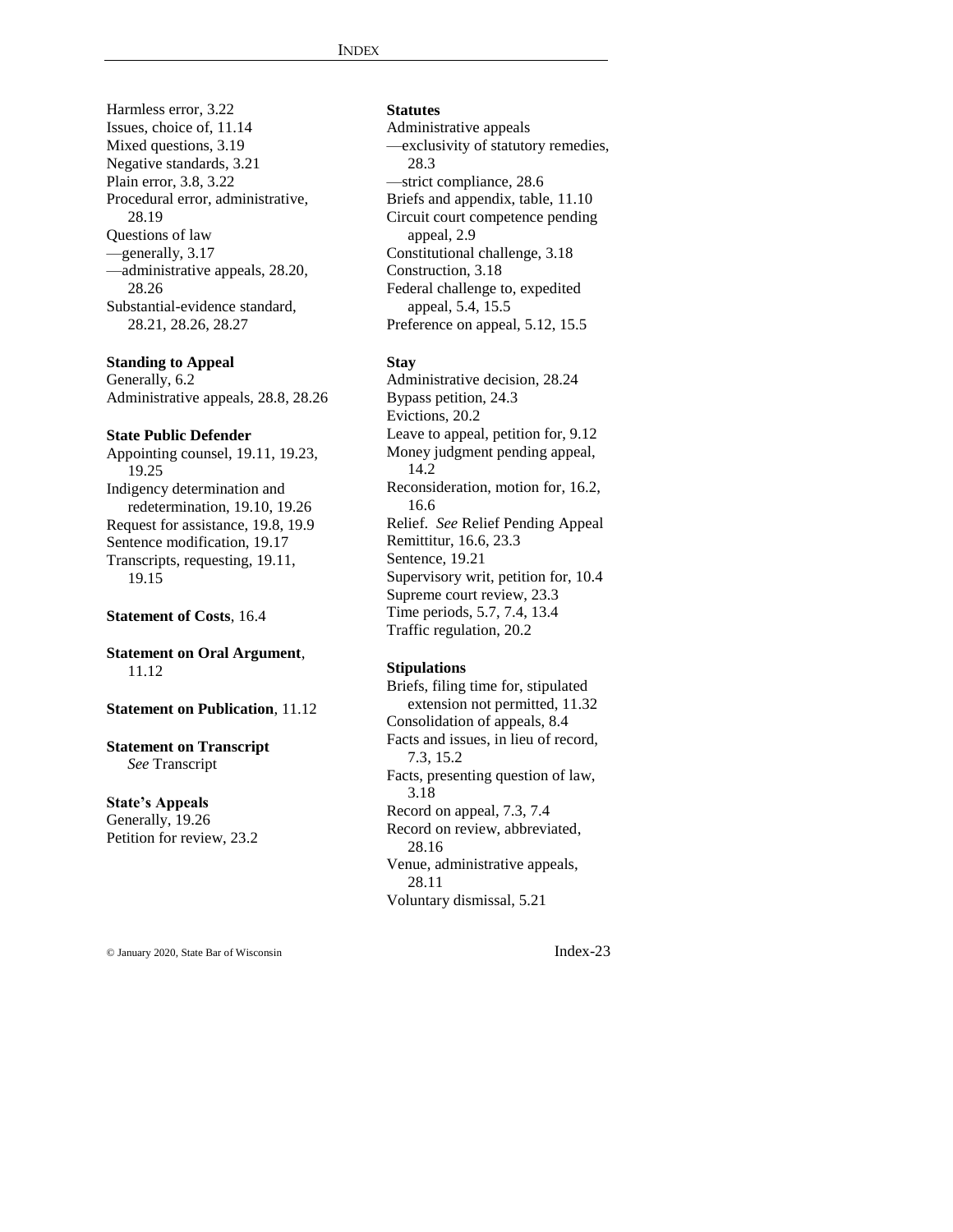**Subject-Matter Jurisdiction** *See* Jurisdiction

**Submission of Appeals** Assignment and advancement, 15.2 Court of appeals internal operating procedures, 21.16, 21.18 Expedited appeals, 15.11 Notice. *See* Notice of Submission Statutory preference on appeal, 15.5 Stay of, by petition for bypass, 24.3 Supreme court internal operating procedures, 27.24

**Substantial Rights** Plain error, 3.8 Prejudicial versus harmless error, 3.22

#### **Substitution**

Counsel, 18.11 Deceased party, 6.14 Judge, 4.9, 16.7, 28.25

## **Summary Disposition of Appeals (Wis. Stat. § 809.21)**

Generally, 15.3 Dismissal. *See* Dismissal Reversal —generally, 15.3 —failure to file respondent's brief, 11.20, 18.9 —granted on petition for leave to appeal, 9.9 Screening, 21.15 Supreme court, 15.3, 23.14

#### **Summary Judgment**

Appealability of denial, 9.3

**Supervisory Jurisdiction** *See* Jurisdiction

#### **Supervisory Relief** *See also* Writs

Court of appeals, ch. 10 Supreme court, ch. 26

### **Supreme Court**, ch. 22

Appointment process, 27.51–.60 Assignment of cases, 27.27 Bypass, *see* Bypass Calendar, 23.14 Chief justice, 1.8, 27.2 Clerk. *See* Clerk of Court of Appeals and Supreme Court Closed conference, 27.50 Commissioners, 27.11 Decision process, 23.14, 27.13–.47 Development-of-law focus, 22.2, 23.9, 24.2 Discretion, 22.2 Filing, 23.3 Function, generally, 22.1–.2 Internal operating procedures, ch. 27 Jurisdiction. *See* Jurisdiction Justices, 1.8 Opinions. *See* Opinion of Court Oral argument. *See* Oral Argument Original actions, ch. 25, 27.19 Primacy, 1.3 Procedure generally, 22.3 Publication, of opinions, orders, and rules, 17.5 Recusal and disqualification, 27.44 Review —criteria, 22.2, 23.9 —petition for. *See* Petitions —sua sponte, 27.18 Rulemaking process, 27.48–.50 Schedule, 27.14 Staff —generally, 1.8, 27.3–.12 —analysis and reporting, 27.15–.23 Summary disposition, 15.3, 23.14 Supervisory relief, ch. 26

Index-24 © January 2020, State Bar of Wisconsin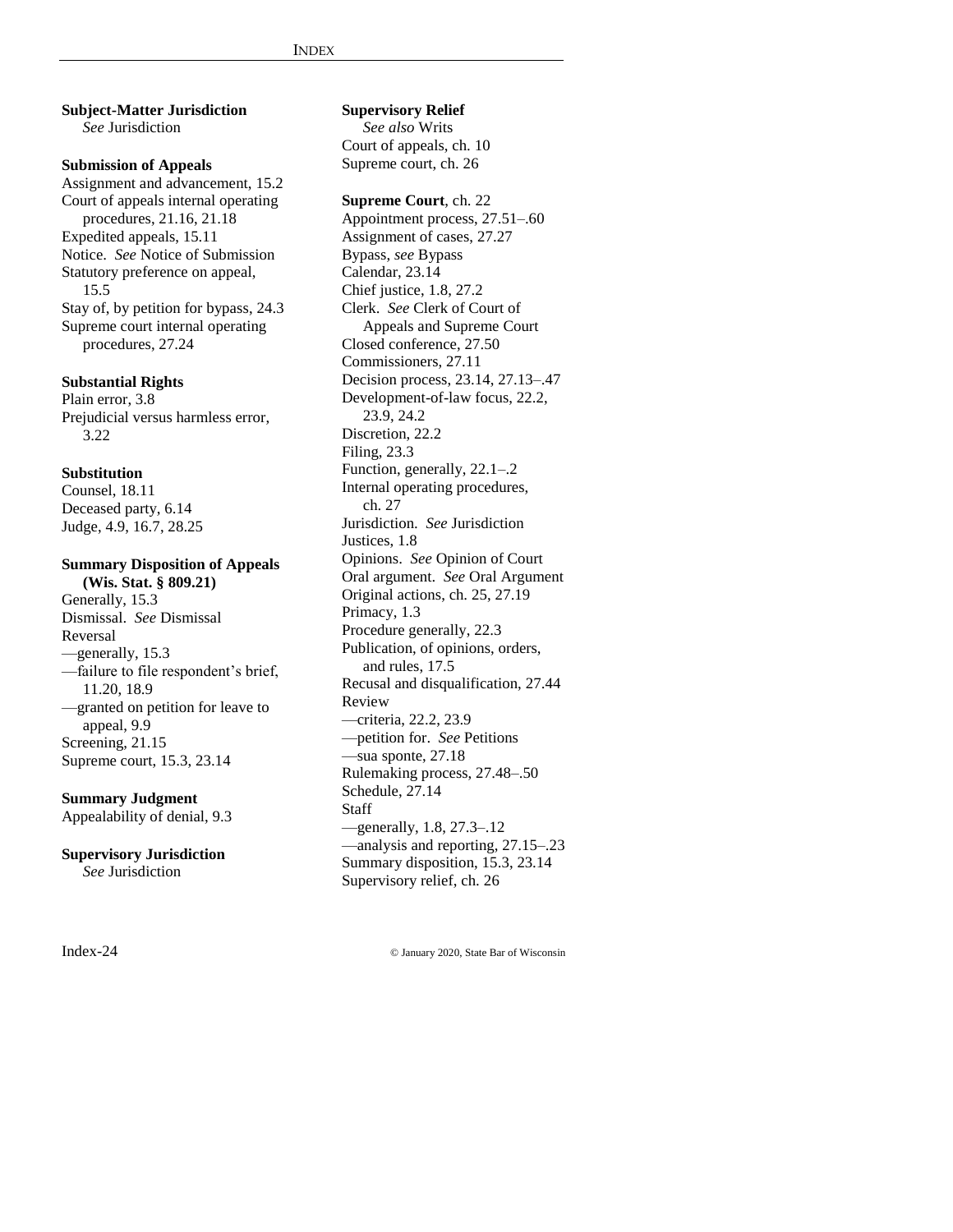# **T**

**Tables**

*See* Briefs and Appendix

## **Termination-of-Parental-Rights Cases**

Appeals, generally, 20.3 Briefing, 11.32 Expedited appeal program ineligibility, 15.7 Filing deadline, 5.4, 19.14 Habeas proceeding, ineffective assistance of appellate counsel, 19.24 Motion for remand, 13.1 No-merit reports, 19.28 Notice of abandonment of appeal, 19.14 Preference on appeal, 15.5 Signature requirements, 5.4, 5.11, 23.5

#### **Testimony**

Additional, administrative appeals, 28.16 Conflicting, 3.14 Inadmissible, cured error, 3.22

## **Three-Judge Panels**

Generally, 1.7 Compared with single judge, 20.6 Motion for, 20.4–.7, 21.26

#### **Three-Strikes Provision**, 19.15

**Time and Date**, 18.7 *See also individual papers and topics* (e.g., Criminal Appeals)

#### **Traffic Regulation**

Generally, 20.2 Docket entry, appealability, 4.19 Habeas corpus, 19.25

#### **Transcript**

Generally, 7.2 Additional —criminal and Wis. Stat. § 809.30 appeals, 19.9 —cross-appeals, 8.3 —motion to supplement record, 7.4 —request for, 7.2 Costs, recoverable, 16.4 Criminal and Wis. Stat. § 809.30 appeals —copies, 19.11, 19.15, 19.16 —fees, 19.11 —filing and service, 19.12, 19.14 —no-merit appeals, 19.28 —postconviction or postdisposition relief hearings, 19.16 —request, 19.5, 19.11 —sentence-modification motion, 19.17 —statement on transcript, 19.15 Extension of time, 7.2, 19.12 Oral decision, 4.18, 9.9, 13.2 Statement on —generally, 7.2 —criminal and Wis. Stat. § 809.30 appeals, 19.15 —cross-appeals, 8.3 Time —electronics and information technology manufacturing zone, 7.2

**Trial Court** *See* Circuit Court

**Type and Typewriting** Generally, 18.6 Briefs and appendix, 11.2

#### **U**

**Undertakings** *See* Bonds and Undertakings